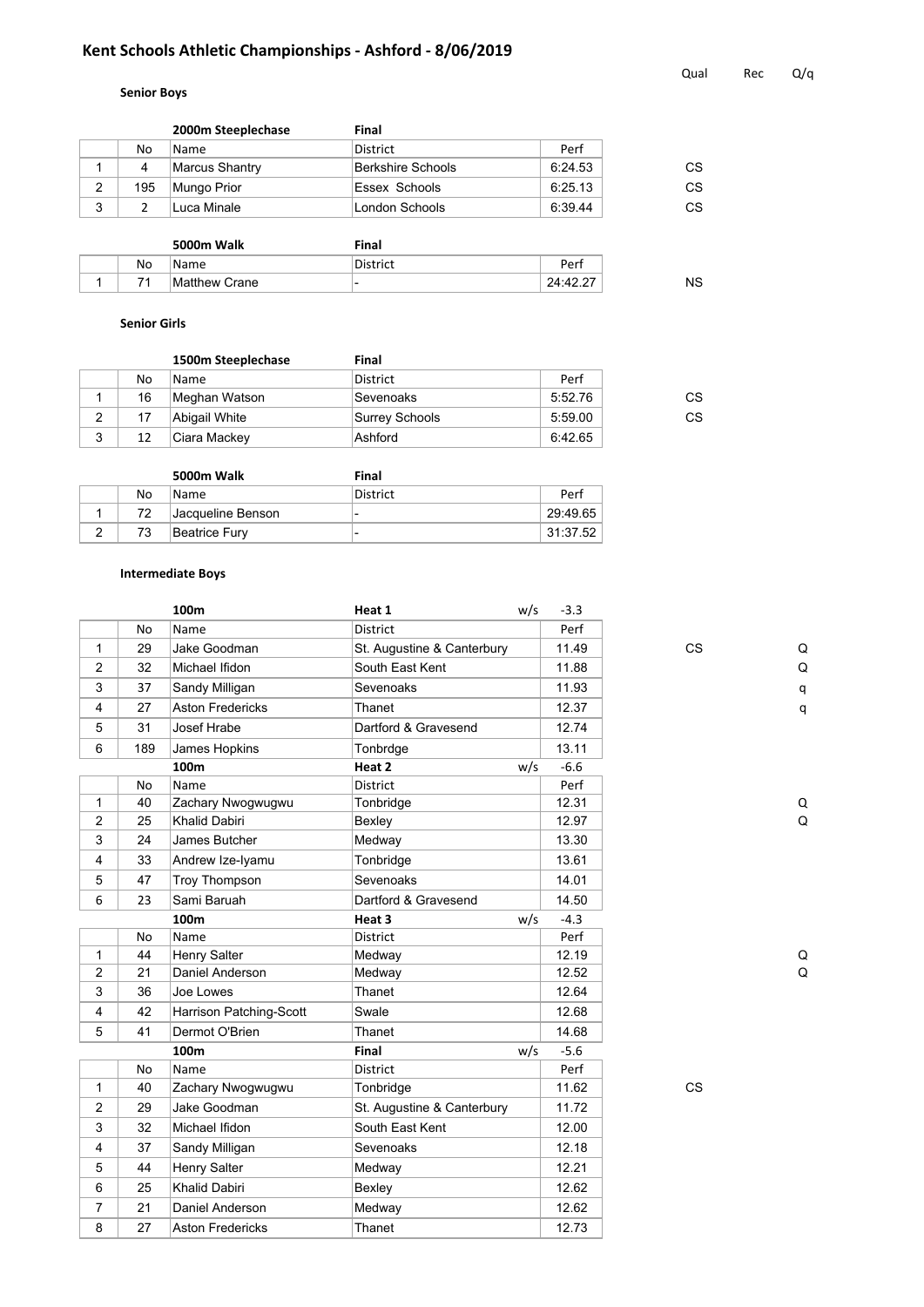|                |           | 200m                  | Heat 1               | w/s | $-5.5$     |           |   |
|----------------|-----------|-----------------------|----------------------|-----|------------|-----------|---|
|                | No        | Name                  | <b>District</b>      |     | Perf       |           |   |
| $\mathbf{1}$   | 58        | Kristian Samwell-Nash | Ashford              |     | 23.59      | <b>CS</b> | C |
| 2              | 37        | Sandy Milligan        | Sevenoaks            |     | 24.29      |           | C |
| 3              | 32        | Michael Ifidon        | South East Kent      |     | 24.51      |           | Q |
| 4              | 48        | Fidunu Abidekun       | Dartford & Gravesend |     | 24.52      |           | q |
| 5              | 57        | Dan Pedro             | Dartford & Gravesend |     | 24.81      |           | q |
| 6              | 53        | <b>Cameron Dobell</b> | West Kent            |     | 25.44      |           |   |
| $\overline{7}$ | 52        | <b>Luke Christie</b>  | Bexley               |     | 25.91      |           |   |
|                |           | 200 <sub>m</sub>      | Heat 2               | w/s | $-5.6$     |           |   |
|                | <b>No</b> | Name                  | <b>District</b>      |     | Perf       |           |   |
| $\mathbf{1}$   | 40        | Zachary Nwogwugwu     | Tonbridge            |     | 24.76      |           | C |
| $\overline{2}$ | 59        | Michael Uzozie        | Medway               |     | 24.96      |           | C |
| 3              | 49        | Fortune Adah-Jahs     | Bexley               |     | 25.26      |           | Q |
| 4              | 36        | Joe Lowes             | Thanet               |     | 26.45      |           |   |
| 5              | 54        | George Dunne          | Dartford & Gravesend |     | 26.47      |           |   |
| 6              | 56        | Frank Odiase          | Medway               |     | 27.41      |           |   |
| $\overline{7}$ | 60        | Liam Woodward         | Thanet               |     | 28.41      |           |   |
|                |           | 200m                  | Final                | w/s | $-3.0$     |           |   |
|                | No        | Name                  | <b>District</b>      |     | Perf       |           |   |
| $\mathbf{1}$   | 58        | Kristian Samwell-Nash | Ashford              |     | 22.87      | <b>CS</b> |   |
| 2              | 40        | Zachary Nwogwugwu     | Tonbridge            |     | 23.53      | <b>CS</b> |   |
| 3              | 37        | Sandy Milligan        | Sevenoaks            |     | 23.91      |           |   |
| 4              | 49        | Fortune Adah-Jahs     | Bexley               |     | 24.14      |           |   |
| 5              | 59        | Michael Uzozie        | Medway               |     | 24.25      |           |   |
| 6              | 48        | Fidunu Abidekun       | Dartford & Gravesend |     | 24.28      |           |   |
| $\overline{7}$ | 32        | Michael Ifidon        | South East Kent      |     | 24.94      |           |   |
| 8              | 57        | Dan Pedro             | Dartford & Gravesend |     | <b>DNS</b> |           |   |
|                |           |                       |                      |     |            |           |   |

|                |    | 400m                | Final           |       |
|----------------|----|---------------------|-----------------|-------|
|                | No | Name                | <b>District</b> | Perf  |
|                | 62 | James Davies        | Sevenoaks       | 55.84 |
| $\overline{2}$ | 67 | Al'Ameen Lawal      | Ashford         | 55.92 |
| 3              | 70 | Finn Rodgers        | Medway          | 57.15 |
| 4              | 63 | <b>Harvey Ellis</b> | Tonbridge       | 58.20 |
| 5              | 72 | Marcus Wilson       | Tonbridge       | 59.17 |

|   |    | 800m               | Final                |         |
|---|----|--------------------|----------------------|---------|
|   | No | <b>Name</b>        | <b>District</b>      | Perf    |
|   | 78 | Samuel Reardon     | West Kent            | 2:09.39 |
| 2 | 79 | Alex Rudd          | South Fast Kent      | 2:12.17 |
| 3 | 73 | James Ajayi        | Dartford & Gravesend | 2:15.14 |
| 4 | 76 | Daniel Moulton     | Bexley               | 2:18.38 |
| 5 | 74 | <b>Ben Findlay</b> | Tonbridge            | 2:22.53 |

|                |    | 1500m               | Final                  |         |    |
|----------------|----|---------------------|------------------------|---------|----|
|                | No | Name                | <b>District</b>        | Perf    |    |
| 1              | 87 | Fraser Gordon       | Tonbridge              | 4:18.50 | CS |
| $\overline{2}$ | 83 | <b>Finlay Croll</b> | Sevenoaks              | 4:22.49 |    |
| 3              | 94 | Pablo Seema-Roca    | Dartford & Gravesend   | 4:29.35 |    |
| 4              | 99 | Lucas Zurdo         | Bexley                 | 4:30.17 |    |
| 5              | 86 | Ethan Gear          | Swale                  | 4:35.55 |    |
| 6              | 82 | Max Behrens         | Ashford                | 4:37.16 |    |
| $\overline{7}$ | 97 | Henry Taylor        | <b>Tunbridge Wells</b> | 4:38.41 |    |
| 8              | 89 | Aaeron Lambert      | Ashford                | 4:42.90 |    |
| 9              | 96 | Luke Stringer       | Swale                  | 4:51.04 |    |
| 10             | 84 | Fenton Davoren      | Sevenoaks              | 4:57.18 |    |
| 11             | 41 | Dermot O'Brien      | Thanet                 | 5:02.94 |    |
| 12             | 81 | Alexander Adrian    | Maidstone              | 5:04.82 |    |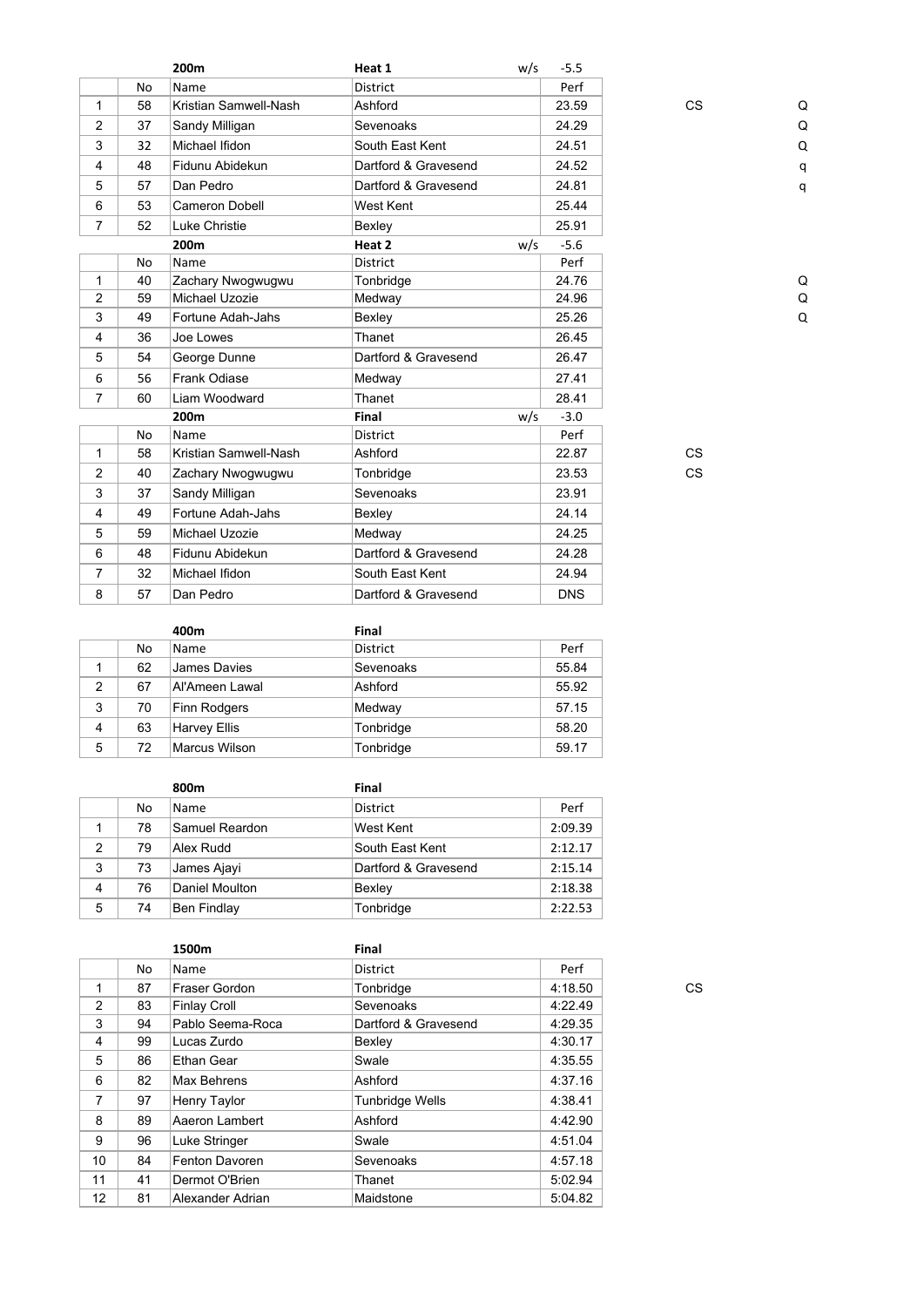|   |     | 3000m                 | Final                      |         |    |
|---|-----|-----------------------|----------------------------|---------|----|
|   | No. | <b>Name</b>           | <b>District</b>            | Perf    |    |
| 1 | 106 | Louis Small           | St. Augustine & Canterbury | 9:08.20 | СS |
| 2 | 103 | Hamish Reilly         | Maidstone                  | 9:11.35 | CS |
| 3 | 102 | Jalen Pople           | Dartford & Gravesend       | 9:22.15 | CS |
| 4 | 105 | Jack Small            | St. Augustine & Canterbury | 9:24.25 | CS |
| 5 | 107 | Matthew Taylor        | <b>Tunbridge Wells</b>     | 9:25.24 | CS |
| 6 | 100 | <b>Matthew Dubery</b> | Tonbridge                  | 9:54.96 |    |
| 7 | 101 | <b>Dillon Hobbs</b>   | <b>Tunbridge Wells</b>     | 10:03.7 |    |
| 8 | 190 | <b>Harry Bretz</b>    | Tonbridge                  | 10:59.6 |    |
|   |     |                       |                            |         |    |

|   |     | 100m Hurdles   | Final                      | w/s | $-3.3$ |
|---|-----|----------------|----------------------------|-----|--------|
|   | No  | Name.          | District                   |     | Perf   |
|   | 116 | Lewis Swaby    | Tunbridge Wells            |     | 14.85  |
| 2 | 110 | Oliver Gregory | St. Augustine & Canterbury |     | 15.62  |
| 3 | 115 | Joel Sampson   | Dartford & Gravesend       |     | 16.56  |

|     | 400m Hurdles | Final                      |       |    |
|-----|--------------|----------------------------|-------|----|
| No  | Name.        | District                   | Perf  |    |
| 118 | George Seery | St. Augustine & Canterbury | 58.23 | ES |
| 70  | Finn Rodgers | Medwav                     | 63.53 | СS |

|        |     | 1500m Steeplechase | Final           |         |
|--------|-----|--------------------|-----------------|---------|
|        | No  | Name.              | District        | Perf    |
|        | 119 | Ben Blamey (G)     | Surrey Schools  | 4:49.49 |
| $\sim$ | 121 | Liam Stone (G)     | ⊺Surrey Schools | 5:11.44 |

|                |     | High Jump            | Final                      |      |    |
|----------------|-----|----------------------|----------------------------|------|----|
|                | No  | Name                 | <b>District</b>            | Perf |    |
| 1              | 127 | Joshua O'Brien       | Maidstone                  | 1.85 | СS |
| 2              | 51  | Zachary Beasty       | Tonbridge                  | 1.80 | CS |
| 3              | 199 | Oreofeoluwa Adepegba | Dartford & Gravesend       | 1.80 | CS |
| $\overline{4}$ | 118 | George Seery         | St. Augustine & Canterbury | 1.75 | CS |
| 5              | 123 | Johnny Berry         | Medway                     | 1.75 | CS |
| 6              | 24  | James Butcher        | Medway                     | 1.70 | CS |
| $\overline{7}$ | 48  | Fidunu Abidekun      | Dartford & Gravesend       | 1.70 | CS |
| $\overline{7}$ | 124 | Jonah Houghton       | <b>Tunbridge Wells</b>     | 1.70 | CS |
| 9              | 94  | Pablo Seema-Roca     | Dartford & Gravesend       | 1.65 |    |
| 10             | 47  | <b>Troy Thompson</b> | Sevenoaks                  | 1.50 |    |
|                | 189 | James Hopkins        | Tonbrdge                   | nm   |    |

|                |     | Long Jump             | Final                      |      |    |
|----------------|-----|-----------------------|----------------------------|------|----|
|                | No  | Name                  | <b>District</b>            | Perf |    |
| 1              | 199 | Oreofeoluwa Adepegba  | Dartford & Gravesend       | 6.55 | ES |
| $\overline{2}$ | 131 | Afolarin Babalola     | Tonbridge                  | 6.30 | CS |
| 3              | 133 | Jacob Byfield         | West Kent                  | 6.26 | CS |
| 4              | 116 | Lewis Swaby           | Tunbridge Wells            | 6.25 | CS |
| 5              | 135 | Max Rhodes            | Tonbridge                  | 5.64 |    |
| 6              | 110 | <b>Oliver Gregory</b> | St. Augustine & Canterbury | 5.58 |    |
| 7              | 132 | <b>Felix Banks</b>    | South East Kent            | 5.53 |    |
| 8              | 33  | Andrew Ize-Iyamu      | Tonbridge                  | 5.43 |    |
| 9              | 134 | Kieran Callaghan      | Bexley                     | 3.94 |    |

|   |     | <b>Triple Jump</b> | Final                |       |    |
|---|-----|--------------------|----------------------|-------|----|
|   | No  | Name               | <b>District</b>      | Perf  |    |
| 1 | 108 | Michael Alajiki    | Ashford              | 13.61 | ES |
| 2 | 133 | Jacob Byfield      | West Kent            | 13.21 | ES |
| 3 | 117 | Eniola Afolabi     | Tonbridge            | 11.91 |    |
| 4 | 73  | James Ajayi        | Dartford & Gravesend | 11.44 |    |
| 5 | 57  | Dan Pedro          | Dartford & Gravesend | 11.31 |    |
| 6 | 135 | Max Rhodes         | Tonbridge            | 11.30 |    |
| 7 | 136 | Kavern Batchelor   | Bexley               | 11.27 |    |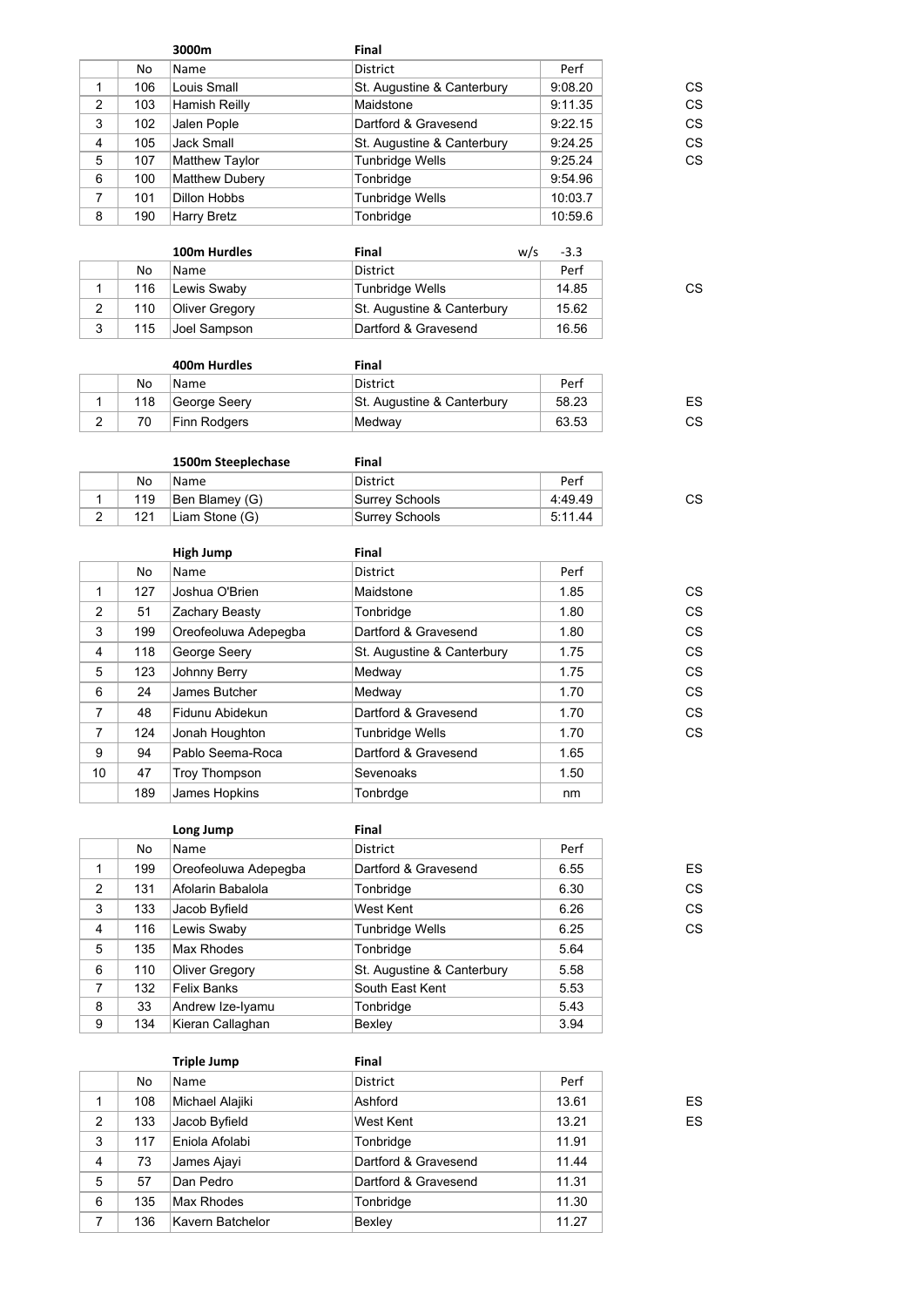|   |     | <b>Shot</b>         | Final                      |       |    |
|---|-----|---------------------|----------------------------|-------|----|
|   | No. | <b>Name</b>         | <b>District</b>            | Perf  |    |
|   | 141 | Levi Onipede        | Dartford & Gravesend       | 12.43 | CS |
| 2 | 140 | Dillon Claydon      | Tonbridge                  | 12.41 | CS |
| 3 | 143 | Ayodeji Oyesola     | Medway                     | 12.05 | CS |
| 4 | 142 | Anthony Oulai       | Dartford & Gravesend       | 10.66 |    |
| 5 | 188 | Savik Chaganti      | Tonbridge                  | 10.45 |    |
| 6 | 125 | <b>Anthony Mark</b> | Ashford                    | 9.79  |    |
| 7 | 150 | Sam Pateman         | St. Augustine & Canterbury | 9.63  |    |

|   |     | <b>Discus</b>        | Final                      |       |    |
|---|-----|----------------------|----------------------------|-------|----|
|   | No. | <b>Name</b>          | <b>District</b>            | Perf  |    |
| 1 | 140 | Dillon Claydon       | Tonbridge                  | 40.74 | CS |
| 2 | 145 | Neil Akinyemi        | Dartford & Gravesend       | 39.27 | CS |
| 3 | 151 | <b>Barnaby Spear</b> | West Kent                  | 35.84 | CS |
| 4 | 142 | Anthony Oulai        | Dartford & Gravesend       | 33.58 | CS |
| 5 | 148 | Luke Mellor          | St. Augustine & Canterbury | 31.99 |    |
| 6 | 146 | Owen Hamilton-Brown  | Medway                     | 31.59 |    |
| 7 | 149 | Peter Oesterlin      | Sevenoaks                  | 27.22 |    |
| 8 | 150 | Sam Pateman          | St. Augustine & Canterbury | 27.13 |    |
| 9 | 188 | Savik Chaganti       | Tonbridge                  | 27.09 |    |

|                |     | <b>Hammer</b>  | Final                |       |    |
|----------------|-----|----------------|----------------------|-------|----|
|                | No  | Name           | <b>District</b>      | Perf  |    |
|                | 152 | Harry Blake    | Medway               | 48.98 | СS |
| $\overline{2}$ | 156 | Sidney Taylor  | Dartford & Gravesend | 38.86 | CS |
| 3              | 54  | George Dunne   | Dartford & Gravesend | 36.94 | CS |
| 4              | 153 | Damien May     | Ashford              | 29.74 |    |
|                | 155 | Alex Ringshall | Dartford & Gravesend | nm    |    |

|   |     | Javelin              | Final                      |       |    |
|---|-----|----------------------|----------------------------|-------|----|
|   | No  | <b>Name</b>          | <b>District</b>            | Perf  |    |
|   | 162 | George Pegram        | Ashford                    | 40.07 | СS |
| 2 | 148 | Luke Mellor          | St. Augustine & Canterbury | 38.64 |    |
| 3 | 161 | Nathan Jasper        | Medway                     | 34.79 |    |
| 4 | 158 | <b>Yoris Beckett</b> | Ashford                    | 32.65 |    |

### **Intermediate Girls**

|                |                 | 100m                    | Heat 1                 | w/s | $-3.0$ |           |   |
|----------------|-----------------|-------------------------|------------------------|-----|--------|-----------|---|
|                | No              | Name                    | District               |     | Perf   |           |   |
| 1              | 21              | Kaliyah Young           | Medway                 |     | 12.91  | <b>CS</b> | C |
| 2              | 16              | Zsiriah Thomas          | West Kent              |     | 13.25  |           | C |
| 3              | 4               | Emma-Sophia Elston      | <b>Tunbridge Wells</b> |     | 13.61  |           | Q |
| 4              | 6               | Tianna Haynes           | West Kent              |     | 13.71  |           | q |
| 5              | 5               | Isabella Fassnidge      | Tonbridge              |     | 14.11  |           | q |
| 6              | 18              | Eve Ward                | West Kent              |     | 14.21  |           |   |
| $\overline{7}$ | 11              | Delicia Pascall         | Tonbridge              |     | 14.47  |           |   |
|                |                 | 100m                    | Heat 2                 | w/s | $-6.0$ |           |   |
|                | No              | Name                    | District               |     | Perf   |           |   |
| 1              | 17              | Abigail Walters         | Medway                 |     | 13.74  |           | C |
| $\overline{2}$ | 1               | Funmi Adewole           | Dartford & Gravesend   |     | 13.92  |           | C |
| 3              | 20              | Bronwyn Yeandle         | Ashford                |     | 14.05  |           | Q |
| $\overline{4}$ | 14              | Milan Shakespeare-Smith | West Kent              |     | 14.14  |           |   |
| 5              | 8               | Kaliyah Lacey           | Ashford                |     | 14.58  |           |   |
| 6              | 19              | <b>Alice Williams</b>   | Ashford                |     | 14.84  |           |   |
| $\overline{7}$ | 10 <sup>°</sup> | Amy Osborne             | Medway                 |     | 15.34  |           |   |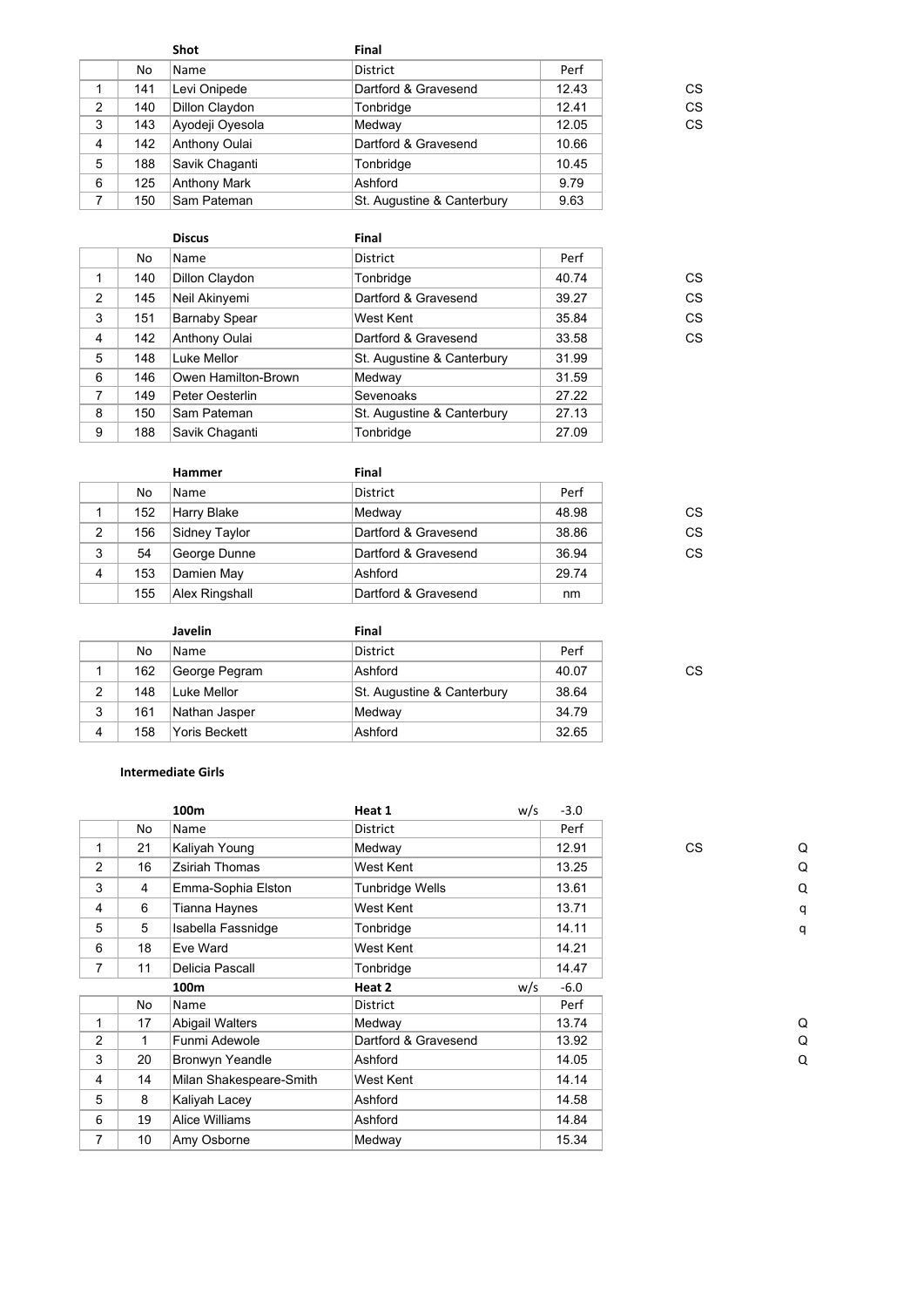|                |    | 100m                  | Final                  | w/s | $-4.4$ |    |
|----------------|----|-----------------------|------------------------|-----|--------|----|
|                | No | Name                  | District               |     | Perf   |    |
|                | 21 | Kaliyah Young         | Medway                 |     | 12.54  | CS |
| 2              | 16 | <b>Zsiriah Thomas</b> | West Kent              |     | 13.00  | CS |
| 3              | 6  | Tianna Haynes         | West Kent              |     | 13.12  |    |
| $\overline{4}$ | 4  | Emma-Sophia Elston    | <b>Tunbridge Wells</b> |     | 13.29  |    |
| 5              | 17 | Abigail Walters       | Medway                 |     | 13.52  |    |
| 6              |    | Funmi Adewole         | Dartford & Gravesend   |     | 13.61  |    |
| 7              | 5  | Isabella Fassnidge    | Tonbridge              |     | 13.64  |    |
| 9              | 20 | Bronwyn Yeandle       | Ashford                |     | 13.77  |    |
|                |    |                       |                        |     |        |    |

|                         |    | 200 <sub>m</sub>   | Final                      | w/s | $-5.0$ |
|-------------------------|----|--------------------|----------------------------|-----|--------|
|                         | No | Name               | <b>District</b>            |     | Perf   |
|                         | 21 | Kaliyah Young      | Medway                     |     | 25.31  |
| 2                       | 6  | Tianna Haynes      | West Kent                  |     | 27.65  |
| 3                       |    | Funmi Adewole      | Dartford & Gravesend       |     | 28.32  |
| $\overline{\mathbf{4}}$ | 5  | Isabella Fassnidge | Tonbridge                  |     | 28.48  |
| 5                       | 24 | Imogen Davis       | St. Augustine & Canterbury |     | 28.90  |
| 6                       | 22 | Emmanuella Adeyemi | Dartford & Gravesend       |     | 29.37  |
| 7                       | 26 | Ella Saxby         | Ashford                    |     | 29.39  |

|   |    | 300m                | Final                      |       |    |
|---|----|---------------------|----------------------------|-------|----|
|   | No | Name                | <b>District</b>            | Perf  |    |
|   | 34 | Keira Rose          | Maidstone                  | 41.85 | СS |
| 2 | 37 | Chloë Sumner        | St. Augustine & Canterbury | 42.15 | CS |
| 3 | 27 | <b>Emily Bowart</b> | <b>Tunbridge Wells</b>     | 42.84 | CS |
| 4 | 32 | Eliz O'Donnell      | Tunbridge Wells            | 43.49 | CS |
| 5 | 28 | Erin Hughes         | Swale                      | 46.74 |    |

|                |    | 800m                | Final                |         |    |
|----------------|----|---------------------|----------------------|---------|----|
|                | No | Name                | <b>District</b>      | Perf    |    |
|                | 44 | Maisy Rose          | Dartford & Gravesend | 2:24.63 | CS |
| 2              | 39 | Ellie Dolby         | West Kent            | 2:27.08 |    |
| 3              | 45 | <b>Billie Rouse</b> | Maidstone            | 2:29.21 |    |
| $\overline{4}$ | 46 | Charlotte Young     | Maidstone            | 2:30.38 |    |
| 5              | 42 | Jessica Neal        | West Kent            | 2:32.72 |    |
| 6              | 40 | <b>Isabelle Fox</b> | Sevenoaks            | 2:33.12 |    |
| 7              | 41 | Daniella Harper     | West Kent            | 2:36.90 |    |
| 8              | 43 | Miranda Rolfe       | Bexley               | 2:44.03 |    |
|                |    |                     |                      |         |    |

|   |    | 1500m            | Final           |         |
|---|----|------------------|-----------------|---------|
|   | No | <b>Name</b>      | <b>District</b> | Perf    |
|   | 50 | Elisha Roger     | Ashford         | 5:23.88 |
| 2 | 48 | Flora Currie     | Tonbridge       | 5:44.42 |
| 3 | 51 | Helena Scott     | Medway          | 5:51.83 |
| 4 | 49 | Rebekah Goodhand | South East Kent | 6:18.68 |

|   |     | <b>3000m Walk</b> | Final                    |          |
|---|-----|-------------------|--------------------------|----------|
|   | No. | <b>Name</b>       | District                 | Perf     |
|   | 76  | Millie Morris     | $\overline{\phantom{0}}$ | 17:27.55 |
|   | 75  | Grace Whittingham | $\overline{\phantom{0}}$ | 17:41.35 |
| વ | 74  | Rachel Harding    | $\overline{\phantom{0}}$ | 18:42.01 |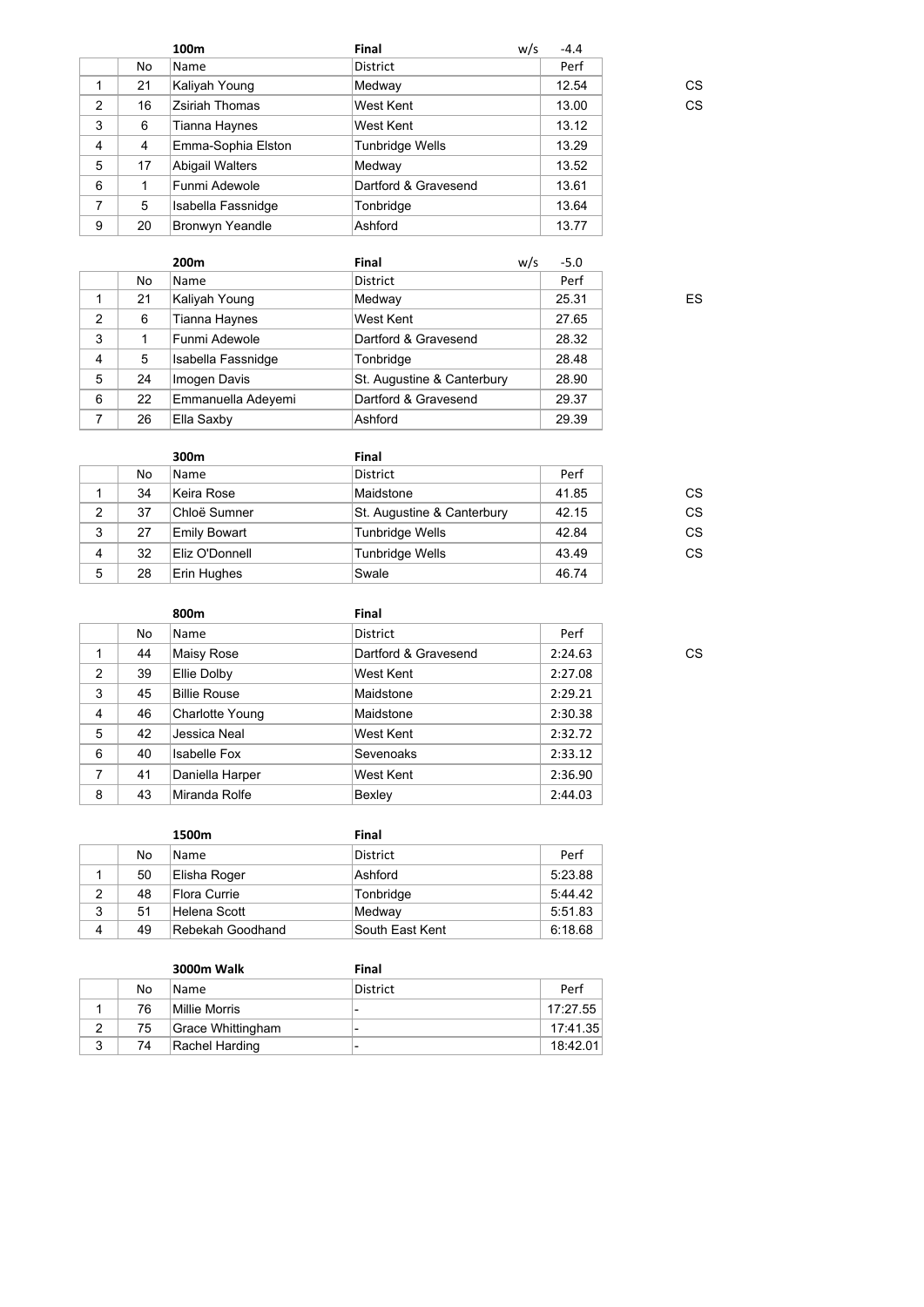|   |     | 80m Hurdles             | Final                | w/s | $-0.4$ |    |
|---|-----|-------------------------|----------------------|-----|--------|----|
|   | No  | Name                    | <b>District</b>      |     | Perf   |    |
|   | 55  | <b>Emily Frimpong</b>   | Dartford & Gravesend |     | 12.09  | CS |
| 2 | 58  | Joy Kelvin              | Bexley               |     | 12.21  | CS |
| 3 | 196 | Shakanya Osahon         | West Kent            |     | 12.34  | CS |
| 4 | 56  | <b>Isabelle Harding</b> | South East Kent      |     | 12.51  | CS |
| 5 | 8   | Kaliyah Lacey           | Ashford              |     | 12.95  | CS |
| 6 | 57  | Freya Jury              | Swale                |     | 13.21  |    |
| 7 | 35  | Katie Rothery           | Medway               |     | 13.24  |    |
|   |     |                         |                      |     |        |    |

|                |     | 300m Hurdles  | Final           |       |           |            |
|----------------|-----|---------------|-----------------|-------|-----------|------------|
|                | No  | Name          | <b>District</b> | Perf  |           |            |
|                | 31  | Emily Newnham | Medway          | 44.08 | <b>NS</b> | <b>CBP</b> |
| 2              | 141 | Kelsey Pullin | West Kent       | 47.33 | CS.       |            |
| 3              | 29  | Maya Marriner | Maidstone       | 47.42 | <b>CS</b> |            |
| $\overline{4}$ | 62  | Freya Ridge   | Tunbridge Wells | 49.77 | CS.       |            |
| 5              | 60  | Sohaila Ali   | Tonbridge       | 50.77 | СS        |            |

|                |    | 1500m Steeplechase | Final                 |         |    |
|----------------|----|--------------------|-----------------------|---------|----|
|                | No | <b>Name</b>        | <b>District</b>       | Perf    |    |
|                | 68 | Noémie Thomson     | Tonbridge             | 5:25.47 | CS |
| 2              | 67 | Ellie Osmond (G)   | London Schools        | 5:28.84 | CS |
| 3              | 64 | Olivia Berry       | West Kent             | 5:32.51 | CS |
| $\overline{4}$ | 63 | Ailbhe Barnes (G)  | <b>London Schools</b> | 5:34.18 | CS |
| 5              | 66 | Tia Hansford (G)   | Surrey Schools        | 6:05.52 |    |

|   |    | <b>High Jump</b>        | Final                      |      |    |
|---|----|-------------------------|----------------------------|------|----|
|   | No | Name                    | <b>District</b>            | Perf |    |
|   | 75 | Samantha Stubbs         | Tonbridge                  | 1.60 | CS |
| 2 | 61 | Rebekah O'Brien         | <b>Tunbridge Wells</b>     | 1.60 | CS |
| 3 | 56 | <b>Isabelle Harding</b> | South East Kent            | 1.55 | CS |
| 4 | 62 | Freya Ridge             | <b>Tunbridge Wells</b>     | 1.50 | CS |
| 5 | 74 | Isabella Obertelli      | St. Augustine & Canterbury | 1.45 |    |
| 6 | 19 | Alice Williams          | Ashford                    | 1.45 |    |
|   |    |                         |                            |      |    |

|                |    | Long Jump               | Final                      |      |    |
|----------------|----|-------------------------|----------------------------|------|----|
|                | No | Name                    | <b>District</b>            | Perf |    |
|                | 59 | Sarris Teale            | Ashford                    | 5.21 | CS |
| $\overline{2}$ | 75 | Samantha Stubbs         | Tonbridge                  | 5.15 | CS |
| 3              | 57 | Freya Jury              | Swale                      | 5.11 | CS |
| 4              | 24 | Imogen Davis            | St. Augustine & Canterbury | 5.00 | CS |
| 5              | 78 | Akeiyla Robinson-Pascal | West Kent                  | 4.93 | CS |
| 6              | 22 | Emmanuella Adeyemi      | Dartford & Gravesend       | 4.06 |    |

|   |    | <b>Triple Jump</b>   | Final           |       |    |
|---|----|----------------------|-----------------|-------|----|
|   | No | Name                 | <b>District</b> | Perf  |    |
|   | 80 | Yasmin Sadler-Reeves | Ashford         | 10.32 | СS |
| 2 | 79 | Annalise Lawrence    | West Kent       | 9.67  |    |
| 3 | 25 | Kimberley Garcia     | Tonbridge       | 9.40  |    |

|   |     | Shot            | Final     |      |
|---|-----|-----------------|-----------|------|
|   | No  | <b>Name</b>     | District  | Perf |
|   | 193 | Summer Salter   | Maidstone | 9.36 |
|   | 60  | ∣Sohaila Ali    | Tonbridge | 9.28 |
| 3 | 81  | Keira Broadbank | Ashford   | 7.03 |

|   |    | <b>Discus</b>        | Final     |       |    |
|---|----|----------------------|-----------|-------|----|
|   | No | <b>Name</b>          | District  | Perf  |    |
|   | 86 | Titobioluwa Akinrele | West Kent | 31.12 | СS |
| 2 | 70 | Jessie Bakare        | Medway    | 23.37 |    |
| 3 | 94 | Sophia Richardson_   | Thanet    | 22.98 |    |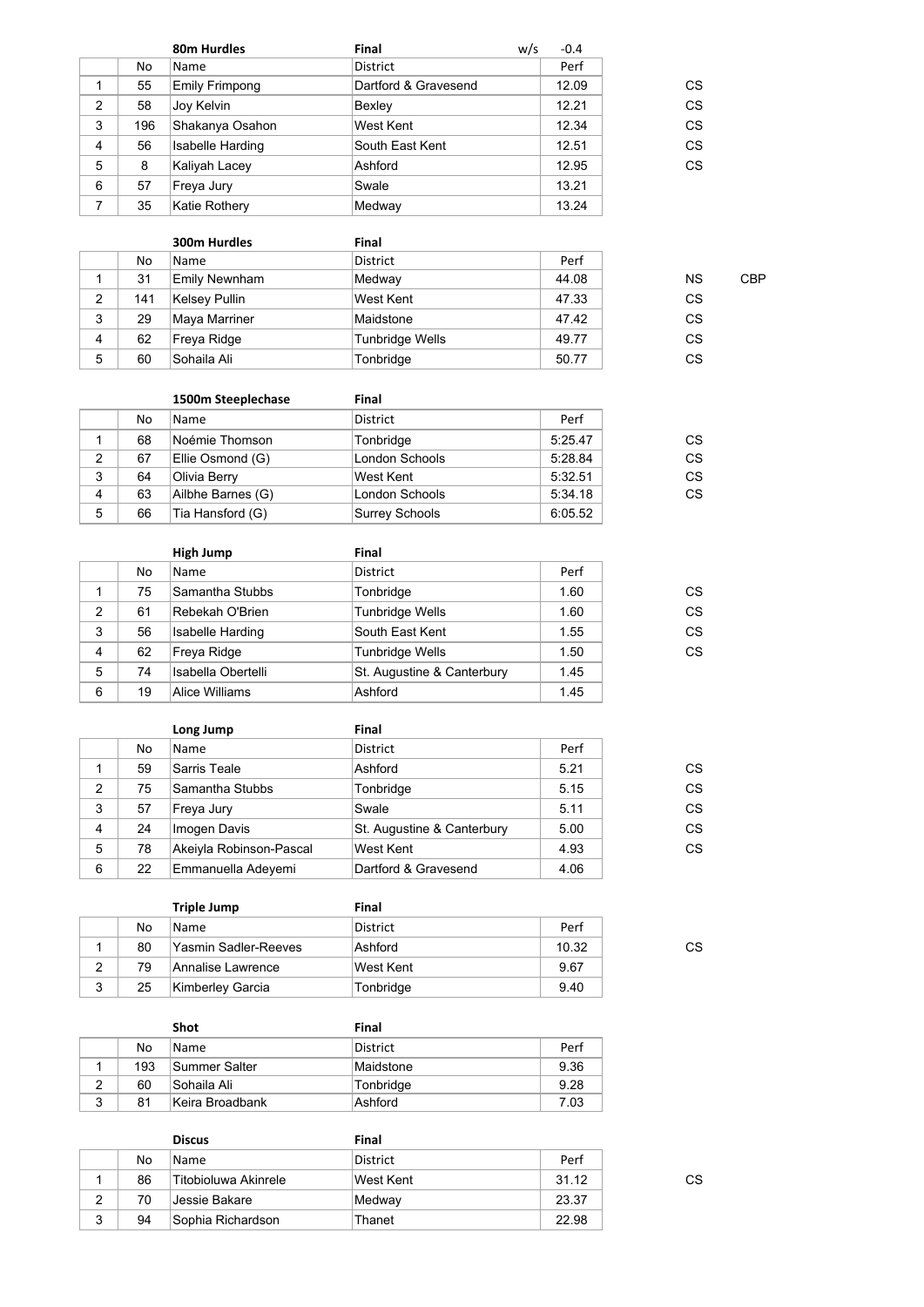|        |     | Hammer             | Final     |       |    |
|--------|-----|--------------------|-----------|-------|----|
|        | No  | Name               | District  | Perf  |    |
|        | 87  | ∣Charlotte Whiffen | Maidstone | 36.94 | СS |
| ◠<br>▵ | 193 | Summer Salter      | Maidstone | 35.99 | СS |

|   |    | <b>Javelin</b>       | Final                      |       |
|---|----|----------------------|----------------------------|-------|
|   | No | Name                 | <b>District</b>            | Perf  |
|   | 83 | Maia Hyland          | Maidstone                  | 28.54 |
| 2 | 88 | Daisy Bell           | West Kent                  | 27.77 |
| 3 | 93 | Hannah Prebble       | Medway                     | 25.74 |
| 4 | 90 | Jildou Chappell      | St. Augustine & Canterbury | 24.54 |
| 5 | 92 | <b>Holly Enright</b> | Thanet                     | 21.11 |

# **Junior Boys**

| Perf<br>No<br>Name<br>District<br>$\mathbf{1}$<br>21<br>Dante Legister<br>Bexley<br>12.53<br>C<br>C<br>$\overline{2}$<br>29<br>Joshua Perry<br>Thanet<br>12.79<br>3<br>12<br>Jasper Emmanel<br>12.94<br>Medway<br>q<br>4<br>$\overline{2}$<br>Jason Adeogun<br>12.98<br>Bexley<br>q<br>5<br>19<br>Andrew Jonghyeon<br>Ashford<br>13.70<br>6<br>25<br>Alfred Nelson<br>Tunbridge Wells<br>13.85<br>$\overline{7}$<br>Ashford<br>10<br><b>Tyler Christie</b><br>13.93<br>Thanet<br>8<br>17<br>Harvey Humphereys<br>14.89<br>$-6.5$<br>100m<br>Heat 2<br>w/s<br>Perf<br>Name<br><b>District</b><br>No<br>$\mathbf{1}$<br>26<br>Ben Nolan<br>12.38<br>Tonbridge<br>C<br>$\overline{2}$<br>18<br>C<br>Kieran Isaac<br>12.99<br>Medway<br>3<br>7<br>Andrew Bull<br>Ashford<br>13.16<br>$\overline{4}$<br>15<br>Daniel Hardy<br>Medway<br>13.16<br>South East Kent<br>5<br>32<br>Rio Sharma<br>13.49<br>6<br>St. Augustine & Canterbury<br>13<br>Charlie Exley<br>13.50<br>$\overline{7}$<br>9<br>Jake Chea<br>Dartford & Gravesend<br>14.82<br>$-6.5$<br>100m<br>Heat 3<br>w/s<br>Perf<br>No<br>Name<br><b>District</b><br>Ridwaan Ahmed<br>$\mathbf{1}$<br>5<br>Dartford & Gravesend<br>12.45<br>$\overline{2}$<br>C<br>27<br>Ibukunoluwa Olagunju<br>Tonbridge<br>12.73<br>3<br>8<br>St. Augustine & Canterbury<br>13.17<br>Stanley Bull<br>$\overline{\mathbf{4}}$<br>28<br>Daniel Pascall<br><b>Tunbridge Wells</b><br>13.45<br>5<br>3<br>Shemiel Adiukwu<br>Maidstone<br>13.49<br>6<br>6<br><b>Stanley Ball</b><br>Thanet<br>13.90<br>$\overline{7}$<br>22<br>Robin Lunt<br>Tonbridge<br>14.03<br>George Thomas<br>14.29<br>8<br>100<br>Tonbridge<br>100m<br>Final<br>w/s<br>$-4.7$<br>Name<br>Perf<br>No<br>District<br><b>CS</b><br>1<br>26<br>Ben Nolan<br>Tonbridge<br>12.09<br>5<br>$\overline{2}$<br>Ridwaan Ahmed<br>Dartford & Gravesend<br>12.30<br>3<br>21<br>Dante Legister<br>Bexley<br>12.35<br>$\overline{4}$<br>29<br>Joshua Perry<br>Thanet<br>12.49<br>27<br>Ibukunoluwa Olagunju<br>5<br>Tonbridge<br>12.63<br>6<br>18<br>Kieran Isaac<br>12.82<br>Medway<br>12<br>$\overline{7}$<br>13.06<br>Jasper Emmanel<br>Medway |   |                | 100m          | Heat 1 | w/s | $-6.3$ |  |
|-----------------------------------------------------------------------------------------------------------------------------------------------------------------------------------------------------------------------------------------------------------------------------------------------------------------------------------------------------------------------------------------------------------------------------------------------------------------------------------------------------------------------------------------------------------------------------------------------------------------------------------------------------------------------------------------------------------------------------------------------------------------------------------------------------------------------------------------------------------------------------------------------------------------------------------------------------------------------------------------------------------------------------------------------------------------------------------------------------------------------------------------------------------------------------------------------------------------------------------------------------------------------------------------------------------------------------------------------------------------------------------------------------------------------------------------------------------------------------------------------------------------------------------------------------------------------------------------------------------------------------------------------------------------------------------------------------------------------------------------------------------------------------------------------------------------------------------------------------------------------------------------------------------------------------------------------------------------------------------------------------------------------------------------------------------------------------------------------------------------------------------------|---|----------------|---------------|--------|-----|--------|--|
|                                                                                                                                                                                                                                                                                                                                                                                                                                                                                                                                                                                                                                                                                                                                                                                                                                                                                                                                                                                                                                                                                                                                                                                                                                                                                                                                                                                                                                                                                                                                                                                                                                                                                                                                                                                                                                                                                                                                                                                                                                                                                                                                         |   |                |               |        |     |        |  |
|                                                                                                                                                                                                                                                                                                                                                                                                                                                                                                                                                                                                                                                                                                                                                                                                                                                                                                                                                                                                                                                                                                                                                                                                                                                                                                                                                                                                                                                                                                                                                                                                                                                                                                                                                                                                                                                                                                                                                                                                                                                                                                                                         |   |                |               |        |     |        |  |
|                                                                                                                                                                                                                                                                                                                                                                                                                                                                                                                                                                                                                                                                                                                                                                                                                                                                                                                                                                                                                                                                                                                                                                                                                                                                                                                                                                                                                                                                                                                                                                                                                                                                                                                                                                                                                                                                                                                                                                                                                                                                                                                                         |   |                |               |        |     |        |  |
|                                                                                                                                                                                                                                                                                                                                                                                                                                                                                                                                                                                                                                                                                                                                                                                                                                                                                                                                                                                                                                                                                                                                                                                                                                                                                                                                                                                                                                                                                                                                                                                                                                                                                                                                                                                                                                                                                                                                                                                                                                                                                                                                         |   |                |               |        |     |        |  |
|                                                                                                                                                                                                                                                                                                                                                                                                                                                                                                                                                                                                                                                                                                                                                                                                                                                                                                                                                                                                                                                                                                                                                                                                                                                                                                                                                                                                                                                                                                                                                                                                                                                                                                                                                                                                                                                                                                                                                                                                                                                                                                                                         |   |                |               |        |     |        |  |
|                                                                                                                                                                                                                                                                                                                                                                                                                                                                                                                                                                                                                                                                                                                                                                                                                                                                                                                                                                                                                                                                                                                                                                                                                                                                                                                                                                                                                                                                                                                                                                                                                                                                                                                                                                                                                                                                                                                                                                                                                                                                                                                                         |   |                |               |        |     |        |  |
|                                                                                                                                                                                                                                                                                                                                                                                                                                                                                                                                                                                                                                                                                                                                                                                                                                                                                                                                                                                                                                                                                                                                                                                                                                                                                                                                                                                                                                                                                                                                                                                                                                                                                                                                                                                                                                                                                                                                                                                                                                                                                                                                         |   |                |               |        |     |        |  |
|                                                                                                                                                                                                                                                                                                                                                                                                                                                                                                                                                                                                                                                                                                                                                                                                                                                                                                                                                                                                                                                                                                                                                                                                                                                                                                                                                                                                                                                                                                                                                                                                                                                                                                                                                                                                                                                                                                                                                                                                                                                                                                                                         |   |                |               |        |     |        |  |
|                                                                                                                                                                                                                                                                                                                                                                                                                                                                                                                                                                                                                                                                                                                                                                                                                                                                                                                                                                                                                                                                                                                                                                                                                                                                                                                                                                                                                                                                                                                                                                                                                                                                                                                                                                                                                                                                                                                                                                                                                                                                                                                                         |   |                |               |        |     |        |  |
|                                                                                                                                                                                                                                                                                                                                                                                                                                                                                                                                                                                                                                                                                                                                                                                                                                                                                                                                                                                                                                                                                                                                                                                                                                                                                                                                                                                                                                                                                                                                                                                                                                                                                                                                                                                                                                                                                                                                                                                                                                                                                                                                         |   |                |               |        |     |        |  |
|                                                                                                                                                                                                                                                                                                                                                                                                                                                                                                                                                                                                                                                                                                                                                                                                                                                                                                                                                                                                                                                                                                                                                                                                                                                                                                                                                                                                                                                                                                                                                                                                                                                                                                                                                                                                                                                                                                                                                                                                                                                                                                                                         |   |                |               |        |     |        |  |
|                                                                                                                                                                                                                                                                                                                                                                                                                                                                                                                                                                                                                                                                                                                                                                                                                                                                                                                                                                                                                                                                                                                                                                                                                                                                                                                                                                                                                                                                                                                                                                                                                                                                                                                                                                                                                                                                                                                                                                                                                                                                                                                                         |   |                |               |        |     |        |  |
|                                                                                                                                                                                                                                                                                                                                                                                                                                                                                                                                                                                                                                                                                                                                                                                                                                                                                                                                                                                                                                                                                                                                                                                                                                                                                                                                                                                                                                                                                                                                                                                                                                                                                                                                                                                                                                                                                                                                                                                                                                                                                                                                         |   |                |               |        |     |        |  |
|                                                                                                                                                                                                                                                                                                                                                                                                                                                                                                                                                                                                                                                                                                                                                                                                                                                                                                                                                                                                                                                                                                                                                                                                                                                                                                                                                                                                                                                                                                                                                                                                                                                                                                                                                                                                                                                                                                                                                                                                                                                                                                                                         |   |                |               |        |     |        |  |
|                                                                                                                                                                                                                                                                                                                                                                                                                                                                                                                                                                                                                                                                                                                                                                                                                                                                                                                                                                                                                                                                                                                                                                                                                                                                                                                                                                                                                                                                                                                                                                                                                                                                                                                                                                                                                                                                                                                                                                                                                                                                                                                                         |   |                |               |        |     |        |  |
|                                                                                                                                                                                                                                                                                                                                                                                                                                                                                                                                                                                                                                                                                                                                                                                                                                                                                                                                                                                                                                                                                                                                                                                                                                                                                                                                                                                                                                                                                                                                                                                                                                                                                                                                                                                                                                                                                                                                                                                                                                                                                                                                         |   |                |               |        |     |        |  |
|                                                                                                                                                                                                                                                                                                                                                                                                                                                                                                                                                                                                                                                                                                                                                                                                                                                                                                                                                                                                                                                                                                                                                                                                                                                                                                                                                                                                                                                                                                                                                                                                                                                                                                                                                                                                                                                                                                                                                                                                                                                                                                                                         |   |                |               |        |     |        |  |
|                                                                                                                                                                                                                                                                                                                                                                                                                                                                                                                                                                                                                                                                                                                                                                                                                                                                                                                                                                                                                                                                                                                                                                                                                                                                                                                                                                                                                                                                                                                                                                                                                                                                                                                                                                                                                                                                                                                                                                                                                                                                                                                                         |   |                |               |        |     |        |  |
|                                                                                                                                                                                                                                                                                                                                                                                                                                                                                                                                                                                                                                                                                                                                                                                                                                                                                                                                                                                                                                                                                                                                                                                                                                                                                                                                                                                                                                                                                                                                                                                                                                                                                                                                                                                                                                                                                                                                                                                                                                                                                                                                         |   |                |               |        |     |        |  |
|                                                                                                                                                                                                                                                                                                                                                                                                                                                                                                                                                                                                                                                                                                                                                                                                                                                                                                                                                                                                                                                                                                                                                                                                                                                                                                                                                                                                                                                                                                                                                                                                                                                                                                                                                                                                                                                                                                                                                                                                                                                                                                                                         |   |                |               |        |     |        |  |
|                                                                                                                                                                                                                                                                                                                                                                                                                                                                                                                                                                                                                                                                                                                                                                                                                                                                                                                                                                                                                                                                                                                                                                                                                                                                                                                                                                                                                                                                                                                                                                                                                                                                                                                                                                                                                                                                                                                                                                                                                                                                                                                                         |   |                |               |        |     |        |  |
|                                                                                                                                                                                                                                                                                                                                                                                                                                                                                                                                                                                                                                                                                                                                                                                                                                                                                                                                                                                                                                                                                                                                                                                                                                                                                                                                                                                                                                                                                                                                                                                                                                                                                                                                                                                                                                                                                                                                                                                                                                                                                                                                         |   |                |               |        |     |        |  |
|                                                                                                                                                                                                                                                                                                                                                                                                                                                                                                                                                                                                                                                                                                                                                                                                                                                                                                                                                                                                                                                                                                                                                                                                                                                                                                                                                                                                                                                                                                                                                                                                                                                                                                                                                                                                                                                                                                                                                                                                                                                                                                                                         |   |                |               |        |     |        |  |
|                                                                                                                                                                                                                                                                                                                                                                                                                                                                                                                                                                                                                                                                                                                                                                                                                                                                                                                                                                                                                                                                                                                                                                                                                                                                                                                                                                                                                                                                                                                                                                                                                                                                                                                                                                                                                                                                                                                                                                                                                                                                                                                                         |   |                |               |        |     |        |  |
|                                                                                                                                                                                                                                                                                                                                                                                                                                                                                                                                                                                                                                                                                                                                                                                                                                                                                                                                                                                                                                                                                                                                                                                                                                                                                                                                                                                                                                                                                                                                                                                                                                                                                                                                                                                                                                                                                                                                                                                                                                                                                                                                         |   |                |               |        |     |        |  |
|                                                                                                                                                                                                                                                                                                                                                                                                                                                                                                                                                                                                                                                                                                                                                                                                                                                                                                                                                                                                                                                                                                                                                                                                                                                                                                                                                                                                                                                                                                                                                                                                                                                                                                                                                                                                                                                                                                                                                                                                                                                                                                                                         |   |                |               |        |     |        |  |
|                                                                                                                                                                                                                                                                                                                                                                                                                                                                                                                                                                                                                                                                                                                                                                                                                                                                                                                                                                                                                                                                                                                                                                                                                                                                                                                                                                                                                                                                                                                                                                                                                                                                                                                                                                                                                                                                                                                                                                                                                                                                                                                                         |   |                |               |        |     |        |  |
|                                                                                                                                                                                                                                                                                                                                                                                                                                                                                                                                                                                                                                                                                                                                                                                                                                                                                                                                                                                                                                                                                                                                                                                                                                                                                                                                                                                                                                                                                                                                                                                                                                                                                                                                                                                                                                                                                                                                                                                                                                                                                                                                         |   |                |               |        |     |        |  |
|                                                                                                                                                                                                                                                                                                                                                                                                                                                                                                                                                                                                                                                                                                                                                                                                                                                                                                                                                                                                                                                                                                                                                                                                                                                                                                                                                                                                                                                                                                                                                                                                                                                                                                                                                                                                                                                                                                                                                                                                                                                                                                                                         |   |                |               |        |     |        |  |
|                                                                                                                                                                                                                                                                                                                                                                                                                                                                                                                                                                                                                                                                                                                                                                                                                                                                                                                                                                                                                                                                                                                                                                                                                                                                                                                                                                                                                                                                                                                                                                                                                                                                                                                                                                                                                                                                                                                                                                                                                                                                                                                                         |   |                |               |        |     |        |  |
|                                                                                                                                                                                                                                                                                                                                                                                                                                                                                                                                                                                                                                                                                                                                                                                                                                                                                                                                                                                                                                                                                                                                                                                                                                                                                                                                                                                                                                                                                                                                                                                                                                                                                                                                                                                                                                                                                                                                                                                                                                                                                                                                         |   |                |               |        |     |        |  |
|                                                                                                                                                                                                                                                                                                                                                                                                                                                                                                                                                                                                                                                                                                                                                                                                                                                                                                                                                                                                                                                                                                                                                                                                                                                                                                                                                                                                                                                                                                                                                                                                                                                                                                                                                                                                                                                                                                                                                                                                                                                                                                                                         |   |                |               |        |     |        |  |
|                                                                                                                                                                                                                                                                                                                                                                                                                                                                                                                                                                                                                                                                                                                                                                                                                                                                                                                                                                                                                                                                                                                                                                                                                                                                                                                                                                                                                                                                                                                                                                                                                                                                                                                                                                                                                                                                                                                                                                                                                                                                                                                                         |   |                |               |        |     |        |  |
|                                                                                                                                                                                                                                                                                                                                                                                                                                                                                                                                                                                                                                                                                                                                                                                                                                                                                                                                                                                                                                                                                                                                                                                                                                                                                                                                                                                                                                                                                                                                                                                                                                                                                                                                                                                                                                                                                                                                                                                                                                                                                                                                         |   |                |               |        |     |        |  |
|                                                                                                                                                                                                                                                                                                                                                                                                                                                                                                                                                                                                                                                                                                                                                                                                                                                                                                                                                                                                                                                                                                                                                                                                                                                                                                                                                                                                                                                                                                                                                                                                                                                                                                                                                                                                                                                                                                                                                                                                                                                                                                                                         |   |                |               |        |     |        |  |
|                                                                                                                                                                                                                                                                                                                                                                                                                                                                                                                                                                                                                                                                                                                                                                                                                                                                                                                                                                                                                                                                                                                                                                                                                                                                                                                                                                                                                                                                                                                                                                                                                                                                                                                                                                                                                                                                                                                                                                                                                                                                                                                                         |   |                |               |        |     |        |  |
|                                                                                                                                                                                                                                                                                                                                                                                                                                                                                                                                                                                                                                                                                                                                                                                                                                                                                                                                                                                                                                                                                                                                                                                                                                                                                                                                                                                                                                                                                                                                                                                                                                                                                                                                                                                                                                                                                                                                                                                                                                                                                                                                         |   |                |               |        |     |        |  |
|                                                                                                                                                                                                                                                                                                                                                                                                                                                                                                                                                                                                                                                                                                                                                                                                                                                                                                                                                                                                                                                                                                                                                                                                                                                                                                                                                                                                                                                                                                                                                                                                                                                                                                                                                                                                                                                                                                                                                                                                                                                                                                                                         | 8 | $\overline{2}$ | Jason Adeogun | Bexley |     | 13.12  |  |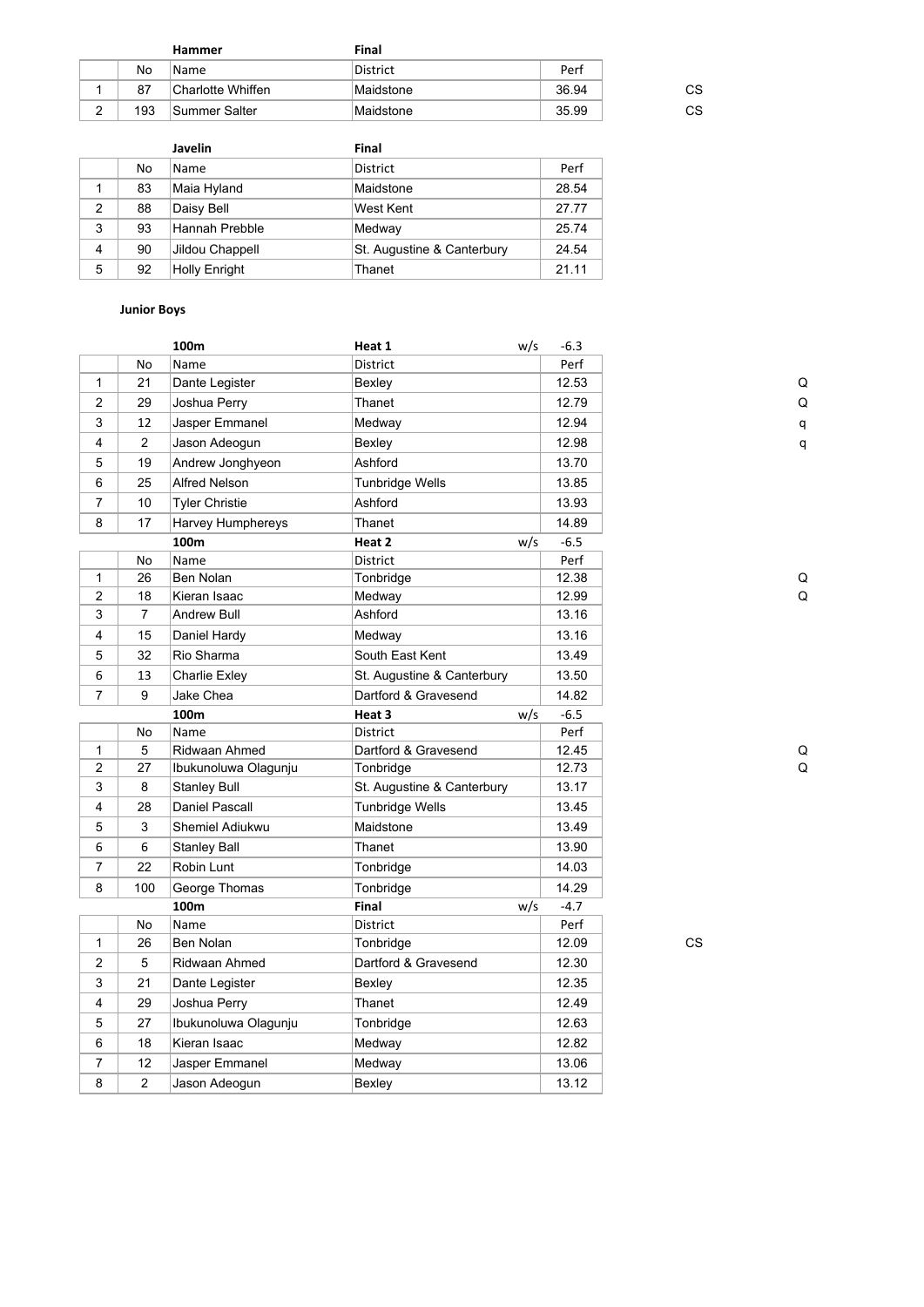|                         |                | 200m                  | Heat 1                     | w/s | -4.7   |    |   |
|-------------------------|----------------|-----------------------|----------------------------|-----|--------|----|---|
|                         | No             | Name                  | District                   |     | Perf   |    |   |
| $\mathbf{1}$            | 42             | Caleb Ehirim          | West Kent                  |     | 25.51  |    | C |
| $\overline{2}$          | 27             | Ibukunoluwa Olagunju  | Tonbridge                  |     | 25.90  |    | Q |
| 3                       | 41             | Charlie Brooker       | Maidstone                  |     | 26.29  |    |   |
| 4                       | 48             | Benjamin Lineker      | Medway                     |     | 26.71  |    |   |
| 5                       | 40             | Myles Briscoe-Foster  | Tonbridge                  |     | 27.51  |    |   |
| 6                       | 52             | Yemi Oluwadare        | Dartford & Gravesend       |     | 28.85  |    |   |
| $\overline{7}$          | 56             | <b>Harrison Tait</b>  | Maidstone                  |     | 32.07  |    |   |
|                         |                | 200m                  | Heat 2                     | w/s | $-5.6$ |    |   |
|                         | No             | Name                  | <b>District</b>            |     | Perf   |    |   |
| $\mathbf{1}$            | 39             | Shaun Bartley         | West Kent                  |     | 25.69  |    | C |
| $\overline{c}$          | 55             | Jack Saxby            | Ashford                    |     | 25.73  |    | C |
| 3                       | 8              | <b>Stanley Bull</b>   | St. Augustine & Canterbury |     | 25.84  |    | q |
| 4                       | 51             | Obinna Nwafor         | Dartford & Gravesend       |     | 25.88  |    | q |
| 5                       | $\overline{7}$ | <b>Andrew Bull</b>    | Ashford                    |     | 26.79  |    |   |
| 6                       | 45             | Mayvin Gurung         | Maidstone                  |     | 29.87  |    |   |
| $\overline{7}$          | 17             | Harvey Humphereys     | Thanet                     |     | 30.01  |    |   |
|                         |                | 200m                  | Heat 3                     | w/s | $-5.7$ |    |   |
|                         | No             | Name                  | District                   |     | Perf   |    |   |
| 1                       | 29             | Joshua Perry          | Thanet                     |     | 25.97  |    |   |
| $\overline{2}$          | 54             | Dylan Purton          | Medway                     |     | 26.29  |    | C |
| 3                       | 53             | Joshua Oyetti         | Dartford & Gravesend       |     | 26.30  |    |   |
| 4                       | 43             | <b>Tobiah Falowo</b>  | Medway                     |     | 27.46  |    |   |
| 5                       | 32             | Rio Sharma            | South East Kent            |     | 28.28  |    |   |
| 6                       | 10             | <b>Tyler Christie</b> | Ashford                    |     | 28.28  |    |   |
| $\overline{7}$          | 44             | Nathan Fisho          | Ashford                    |     | 29.83  |    |   |
|                         |                | 200m                  | Final                      | w/s | $-3.3$ |    |   |
|                         | No             | Name                  | <b>District</b>            |     | Perf   |    |   |
| $\mathbf{1}$            | 42             | Caleb Ehirim          | West Kent                  |     | 25.25  |    |   |
| $\overline{2}$          | 51             | Obinna Nwafor         | Dartford & Gravesend       |     | 25.29  |    |   |
| 3                       | 29             | Joshua Perry          | Thanet                     |     | 25.30  |    |   |
| 4                       | 27             | Ibukunoluwa Olagunju  | Tonbridge                  |     | 25.55  |    |   |
| 5                       | 55             | Jack Saxby            | Ashford                    |     | 25.68  |    |   |
| 6                       | 8              | <b>Stanley Bull</b>   | St. Augustine & Canterbury |     | 25.95  |    |   |
| $\overline{7}$          | 39             | Shaun Bartley         | West Kent                  |     | 26.16  |    |   |
| 8                       | 54             | Dylan Purton          | Medway                     |     | 26.86  |    |   |
|                         |                |                       |                            |     |        |    |   |
|                         |                | 300m                  | Heat 1                     |     |        |    |   |
|                         | No             | Name                  | District                   |     | Perf   |    |   |
| 1                       | 66             | Adam Islam-Medeaux    | West Kent                  |     | 37.83  | CS | C |
| $\overline{\mathbf{c}}$ | 63             | Daniel Goriola        | Dartford & Gravesend       |     | 38.97  | CS | C |
| 3                       | 54             | Dylan Purton          | Medway                     |     | 39.58  | CS | Q |
| 4                       | 62             | Javan Gordon          | Bexley                     |     | 41.78  |    | q |
| 5                       | 70             | Kobey Permaul         | Shepway                    |     | 42.03  |    |   |

**300m Heat 2**

**300m Final**

No Name District **Perf** 

5 59 David Babarinde Dartford & Gravesend 42.41

4 68 Tommy Owler South East Kent 40.09 5 65 Jonathan Idowu Dartford & Gravesend 40.66 6 61 Charlie Cordiner Tonbridge 141.42 7 54 Dylan Purton Medway 11.77 8 62 Javan Gordon Bexley 13.39

No Name District Perf

1 71 Connor Sutton Dartford & Gravesend 38.26 CS Q 2 68 Tommy Owler South East Kent 39.52 CS Q 3 61 Charlie Cordiner Tonbridge 39.68 CS Q

3 71 Connor Sutton Dartford & Gravesend 39.43 CS

1 63 Daniel Goriola **Dartford & Gravesend** 37.80 **ES** 2 66 Adam Islam-Medeaux West Kent 38.77 CS

4 65 Jonathan Idowu Dartford & Gravesend 39.83 CS q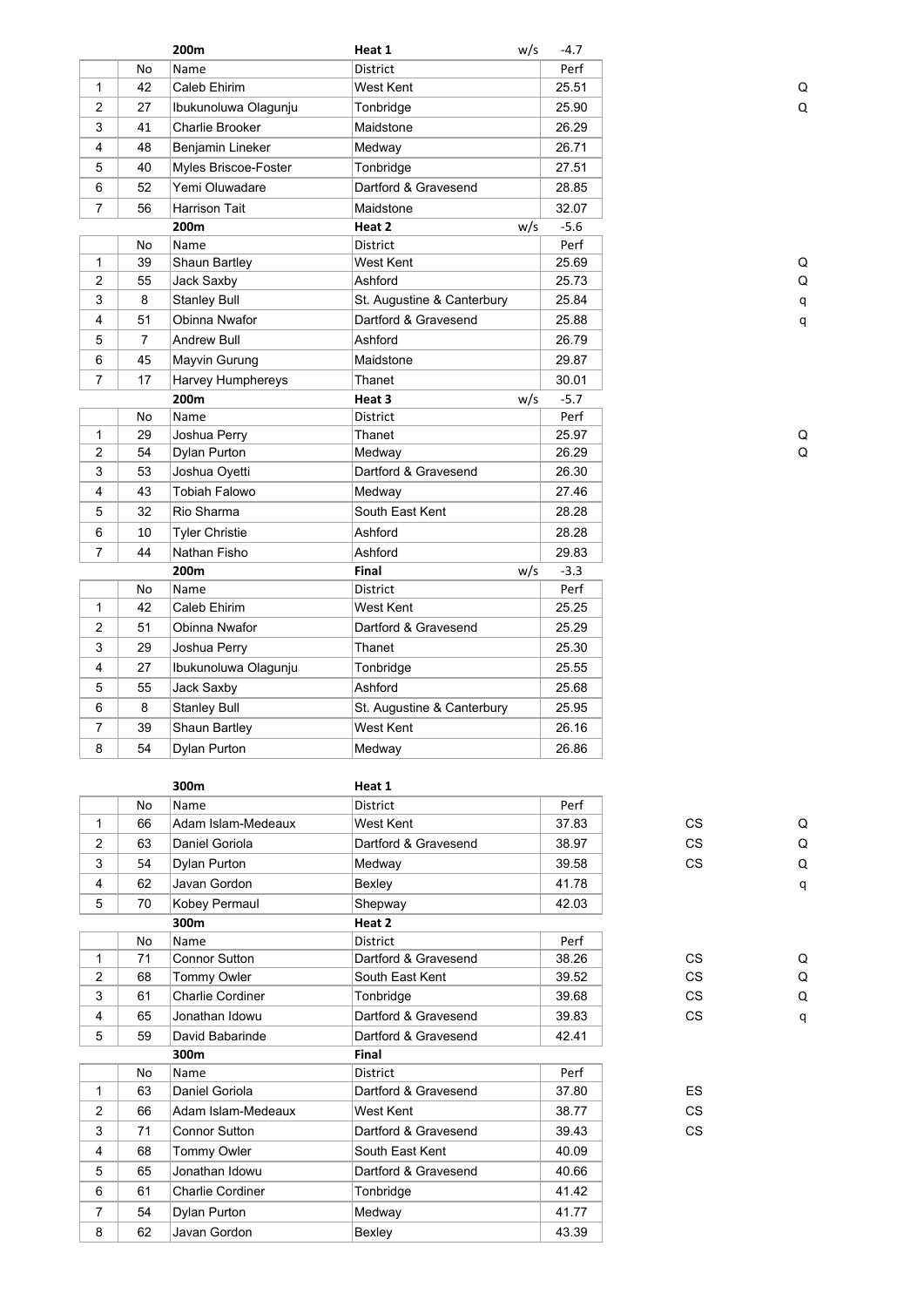|                |     | 800m                  | Heat 1                     |            |           |
|----------------|-----|-----------------------|----------------------------|------------|-----------|
|                | No  | Name                  | <b>District</b>            | Perf       | a         |
| 1              | 92  | Meno Mangat           | Tonbridge                  | 2:21.83    | C         |
| $\overline{2}$ | 98  | <b>Matthew Smith</b>  | West Kent                  | 2:24.43    |           |
| 3              | 85  | Callum Featherstone   | Medway                     | 2:29.47    |           |
| 4              | 75  | Isaac Arnott          | <b>Tunbridge Wells</b>     | 2:31.67    |           |
| 5              | 77  | <b>Finlay Ashford</b> | Swale                      | 2:41.62    |           |
| 6              | 87  | Ben Foster            | Dartford & Gravesend       | 2:43.28    |           |
| $\overline{7}$ | 95  | Siraj Pothiraj        | Dartford & Gravesend       | 2:45.17    |           |
|                |     | 800m                  | Heat 2                     |            |           |
|                | No  | Name                  | <b>District</b>            | Perf       |           |
| 1              | 90  | Daniel Kanu           | Dartford & Gravesend       | 2:17.41    | C         |
| $\overline{2}$ | 84  | Angus Currie          | <b>Tunbridge Wells</b>     | 2:23.89    | C         |
| 3              | 76  | Lucien Ashbury-Perret | Bexley                     | 2:26.41    | q         |
| 4              | 99  | Shaoloa Thayporon     | Bexley                     | 2:31.78    |           |
| 5              | 91  | Dylan Leach           | Thanet                     | 2:35.45    |           |
| 6              | 81  | George Burbage        | Tunbridge Wells            | 2:39.34    |           |
| $\overline{7}$ | 83  | Jack Cleary           | Tonbridge                  | 2:47.61    |           |
|                |     | 800m                  | Heat 3                     |            |           |
|                | No  | Name                  | District                   | Perf       |           |
| 1              | 94  | Reef Page             | St. Augustine & Canterbury | 2:21.03    | C         |
| $\overline{2}$ | 86  | Luke Fenton           | Dartford & Gravesend       | 2:25.58    | C         |
| 3              | 101 | Jamie Witz            | <b>Tunbridge Wells</b>     | 2:26.77    | q         |
| 4              | 97  | Ethan Rocks           | Tonbridge                  | 2:28.09    |           |
| 5              | 80  | Oliver Brownridge     | Maidstone                  | 2:45.65    |           |
| 6              | 82  | Joe Butterfield       | <b>Tunbridge Wells</b>     | 2:47.70    |           |
| $\overline{7}$ | 79  | Yekini Bakare         | Dartford & Gravesend       | 2:50.48    |           |
|                |     | 800m                  | Final                      |            |           |
|                | No  | Name                  | <b>District</b>            | Perf       |           |
| 1              | 90  | Daniel Kanu           | Dartford & Gravesend       | 2:12.20    | <b>CS</b> |
| $\overline{2}$ | 98  | Matthew Smith         | West Kent                  | 2:13.52    |           |
| 3              | 94  | Reef Page             | St. Augustine & Canterbury | 2:14.83    |           |
| 4              | 86  | Luke Fenton           | Dartford & Gravesend       | 2:17.10    |           |
| 5              | 84  | Angus Currie          | <b>Tunbridge Wells</b>     | 2:18.59    |           |
| 6              | 101 | Jamie Witz            | <b>Tunbridge Wells</b>     | 2:20.70    |           |
| $\overline{7}$ | 92  | Meno Mangat           | Tonbridge                  | 2:22.73    |           |
| 8              | 76  | Lucien Ashbury-Perret | Bexley                     | <b>DNS</b> |           |

|                |     | 1500m                   | Heat 1               |         |  |
|----------------|-----|-------------------------|----------------------|---------|--|
|                | No  | Name                    | District             | Perf    |  |
| 1              | 127 | Joshua Prendergast      | Tonbridge            | 4:37.51 |  |
| $\overline{2}$ | 117 | Hayden Gear             | Swale                | 4:43.06 |  |
| 3              | 126 | <b>Tom Phillips</b>     | Sevenoaks            | 4:45.16 |  |
| 4              | 131 | <b>Alistair Shelley</b> | Maidstone            | 4:50.32 |  |
| 5              | 130 | George Shaw             | West Kent            | 4:50.42 |  |
| 6              | 106 | Miles Brierley          | Bexley               | 4:54.17 |  |
| 7              | 110 | Harry Clisby            | Dartford & Gravesend | 5:00.94 |  |
| 8              | 104 | David Barclay           | Tonbridge            | 5:10.37 |  |
| 9              | 102 | Louis Ashford           | Swale                | 5:10.90 |  |
| 10             | 107 | Joe Bruce               | Shepway              | 5:11.53 |  |
| 11             | 134 | Ryan Ward               | South East Kent      | 5:22.07 |  |
| 12             | 108 | George Cardwell         | Maidstone            | 5:35.79 |  |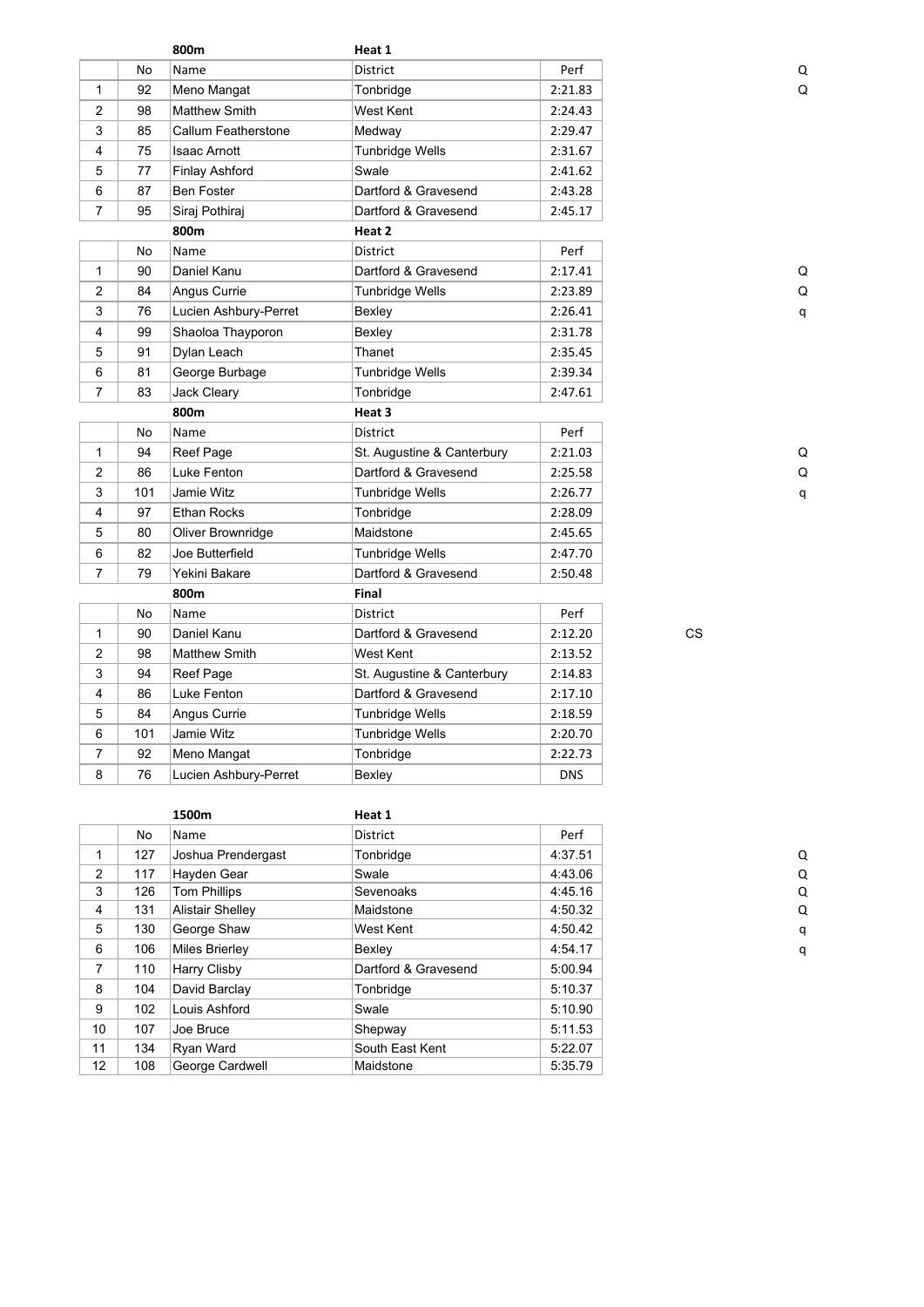|                |           | 1500m                       | Heat 2                     |         |           |  |
|----------------|-----------|-----------------------------|----------------------------|---------|-----------|--|
|                | <b>No</b> | Name                        | <b>District</b>            | Perf    |           |  |
| $\mathbf{1}$   | 120       | George Hopkins              | Tonbridge                  | 4:43.85 |           |  |
| $\overline{2}$ | 121       | Jamie Keir                  | St. Augustine & Canterbury | 4:44.38 |           |  |
| 3              | 133       | <b>Jake Stevens</b>         | Thanet                     | 4:49.88 |           |  |
| 4              | 116       | Ananjan Ganguli             | West Kent                  | 4:50.79 |           |  |
| 5              | 111       | <b>Edward Coutts</b>        | Tonbridge                  | 4:52.15 |           |  |
| 6              | 114       | <b>Cameron Featherstone</b> | Medway                     | 4:56.02 |           |  |
| $\overline{7}$ | 124       | Jamie Macdonald             | <b>Tunbridge Wells</b>     | 4:57.76 |           |  |
| 8              | 118       | Kazimierz Gogol             | Maidstone                  | 4:58.07 |           |  |
| 9              | 109       | Thomas Claridge             | Tonbridge                  | 4:59.55 |           |  |
| 10             | 103       | Ryan Baillie                | South East Kent            | 5:17.38 |           |  |
| 11             | 123       | Alex Levin                  | Dartford & Gravesend       | 5:21.23 |           |  |
| 12             | 115       | Samuel Ferreyra             | Dartford & Gravesend       | 5:25.64 |           |  |
| 13             | 119       | Jacob Graham                | Medway                     | 5:34.00 |           |  |
|                |           | 1500m                       | Final                      |         |           |  |
|                | <b>No</b> | Name                        | <b>District</b>            | Perf    |           |  |
| 1              | 121       | Jamie Keir                  | St. Augustine & Canterbury | 4:24.68 | <b>CS</b> |  |
| $\overline{2}$ | 127       | Joshua Prendergast          | Tonbridge                  | 4:35.35 | <b>CS</b> |  |
| 3              | 120       | George Hopkins              | Tonbridge                  | 4:41.03 |           |  |
| 4              | 126       | <b>Tom Phillips</b>         | Sevenoaks                  | 4:44.80 |           |  |
| 5              | 133       | <b>Jake Stevens</b>         | Thanet                     | 4:45.98 |           |  |
| 6              | 111       | <b>Edward Coutts</b>        | Tonbridge                  | 4:46.95 |           |  |
| $\overline{7}$ | 117       | Hayden Gear                 | Swale                      | 4:47.75 |           |  |
| 8              | 116       | Ananjan Ganguli             | West Kent                  | 4:53.12 |           |  |
| 9              | 131       | <b>Alistair Shelley</b>     | Maidstone                  | 4:53.18 |           |  |
| 10             | 130       | George Shaw                 | West Kent                  | 4:56.76 |           |  |
|                |           |                             |                            |         |           |  |

|    | 3000m Walk           | Final                    |          |
|----|----------------------|--------------------------|----------|
| No | Name                 | District                 | Perf     |
| 78 | Christian Hopper (G) | $\overline{\phantom{0}}$ | 15:56.42 |
| 77 | Jonathan Ellerton    | -                        | 21:33.46 |

|                |           | 80m Hurdles             | Heat 1               | w/s | $-0.1$ |           |   |
|----------------|-----------|-------------------------|----------------------|-----|--------|-----------|---|
|                | <b>No</b> | Name                    | <b>District</b>      |     | Perf   |           |   |
| $\mathbf{1}$   | 140       | Benjamin Oladapo-Gamu   | Dartford & Gravesend |     | 12.37  | <b>CS</b> | C |
| 2              | 139       | Nathan Njoku            | Dartford & Gravesend |     | 12.46  | CS.       | C |
| 3              | 142       | Kai Prendergast         | Swale                |     | 12.62  | <b>CS</b> | Q |
| 4              | 141       | Reece Onabanjo          | Dartford & Gravesend |     | 14.62  |           | q |
|                |           | 80m Hurdles             | Heat 2               | w/s | $-4.5$ |           |   |
|                | No        | Name                    | <b>District</b>      |     | Perf   |           |   |
| $\mathbf{1}$   | 63        | Daniel Goriola          | Dartford & Gravesend |     | 12.10  | CS.       | C |
| $\overline{2}$ | 5         | Ridwaan Ahmed           | Dartford & Gravesend |     | 12.49  | <b>CS</b> | C |
| 3              | 143       | <b>Oliver Robertson</b> | Bexley               |     | 12.99  |           | Q |
| 4              | 135       | Adam Akinola            | Dartford & Gravesend |     | 13.50  |           | q |
| 5              | 137       | Louis Bouverie          | Tonbridge            |     | 15.05  |           |   |
|                |           | 80m Hurdles             | Final                | w/s | $-4.0$ |           |   |
|                | No        | Name                    | <b>District</b>      |     | Perf   |           |   |
| $\mathbf{1}$   | 5         | Ridwaan Ahmed           | Dartford & Gravesend |     | 12.17  | <b>CS</b> |   |
| 2              | 63        | Daniel Goriola          | Dartford & Gravesend |     | 12.38  | <b>CS</b> |   |
| 3              | 142       | Kai Prendergast         | Swale                |     | 12.53  | <b>CS</b> |   |
| 4              | 140       | Benjamin Oladapo-Gamu   | Dartford & Gravesend |     | 12.68  | <b>CS</b> |   |
| 5              | 139       | Nathan Njoku            | Dartford & Gravesend |     | 12.78  | <b>CS</b> |   |
| 6              | 143       | <b>Oliver Robertson</b> | Bexley               |     | 12.82  |           |   |
| 7              | 135       | Adam Akinola            | Dartford & Gravesend |     | 14.04  |           |   |
| 8              | 141       | Reece Onabanjo          | Dartford & Gravesend |     | 15.65  |           |   |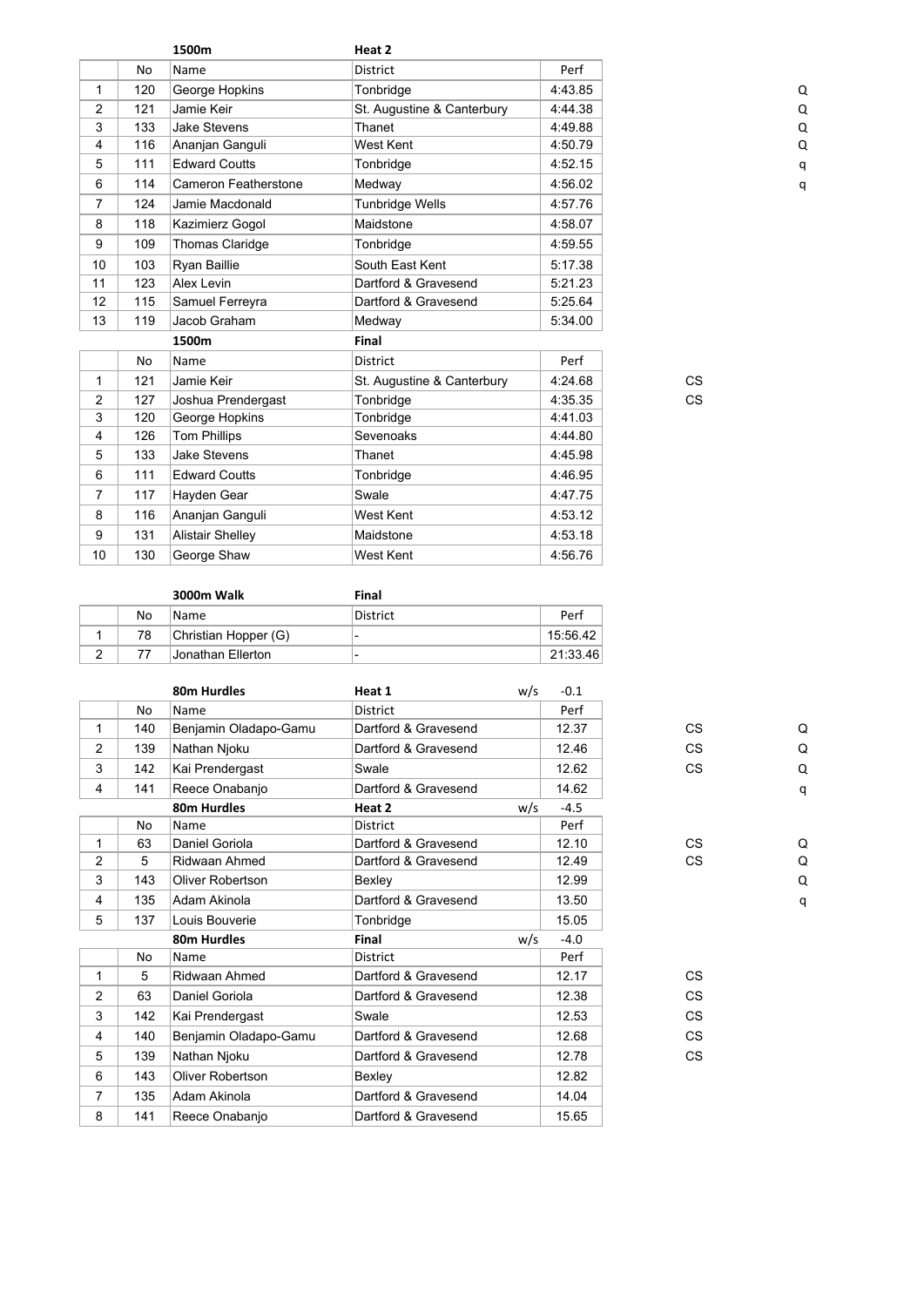|                |     | High Jump               | Final                |      |    |
|----------------|-----|-------------------------|----------------------|------|----|
|                | No  | Name                    | District             | Perf |    |
| 1              | 149 | Harvey Fordham          | Tonbridge            | 1.75 | ES |
| 2              | 155 | Tobi Tukuru             | Bexley               | 1.73 | ES |
| 3              | 148 | <b>Jack Butler</b>      | Ashford              | 1.70 | CS |
| $\overline{4}$ | 152 | Thomas Pogson           | Medway               | 1.50 |    |
| 5              | 142 | Kai Prendergast         | Swale                | 1.50 |    |
| 6              | 151 | Praise Oquadinma        | Dartford & Gravesend | 1.40 |    |
| 7              | 154 | <b>Frederick Rogers</b> | Sevenoaks            | 1.40 |    |
|                | 92  | Meno Mangat             | Tonbridge            | nm   |    |

| טש.ו |
|------|
| 1.50 |
| 1.40 |
| 1.40 |
| nm   |

|                |     | Long Jump                | Final                  |      |    |
|----------------|-----|--------------------------|------------------------|------|----|
|                | No  | Name                     | <b>District</b>        | Perf |    |
| 1              | 71  | <b>Connor Sutton</b>     | Dartford & Gravesend   | 5.68 | CS |
| 2              | 140 | Benjamin Oladapo-Gamu    | Dartford & Gravesend   | 5.33 | CS |
| 3              | 48  | Benjamin Lineker         | Medway                 | 5.28 |    |
| 4              | 158 | Jack Doubtfire           | Shepway                | 5.26 |    |
| 5              | 149 | Harvey Fordham           | Tonbridge              | 5.23 |    |
| 6              | 139 | Nathan Njoku             | Dartford & Gravesend   | 4.89 |    |
| $\overline{7}$ | 159 | Jonathan Hosier          | <b>Tunbridge Wells</b> | 4.75 |    |
| 8              | 141 | Reece Onabanjo           | Dartford & Gravesend   | 4.68 |    |
| 9              | 15  | Daniel Hardy             | Medway                 | 4.66 |    |
| 10             | 111 | <b>Edward Coutts</b>     | Tonbridge              | 4.54 |    |
| 10             | 160 | <b>Emmanuel Virginie</b> | Shepway                | 4.54 |    |
| 12             | 9   | Jake Chea                | Dartford & Gravesend   | 4.37 |    |
| 13             | 162 | <b>Robert Wright</b>     | Medway                 | 3.65 |    |
|                |     |                          |                        |      |    |

|                |     | <b>Triple Jump</b> | Final                      |       |           |
|----------------|-----|--------------------|----------------------------|-------|-----------|
|                | No. | Name               | <b>District</b>            | Perf  |           |
|                | 90  | Daniel Kanu        | Dartford & Gravesend       | 12.46 | <b>NS</b> |
| 2              | 166 | Matthew Long       | St. Augustine & Canterbury | 11.74 | CS        |
| 3              | 28  | Daniel Pascall     | <b>Tunbridge Wells</b>     | 11.09 | CS        |
| $\overline{4}$ | 59  | David Babarinde    | Dartford & Gravesend       | 11.05 | CS        |
| 5              | 18  | Kieran Isaac       | Medway                     | 10.53 |           |
| 6              | 167 | Alex Stone         | Maidstone                  | 10.43 |           |
| 7              | 168 | <b>Ben Wilkes</b>  | <b>Tunbridge Wells</b>     | 9.97  |           |
|                |     |                    |                            |       |           |

|                |     | <b>Shot</b>             | Final                      |       |    |
|----------------|-----|-------------------------|----------------------------|-------|----|
|                | No  | Name                    | <b>District</b>            | Perf  |    |
| 1              | 174 | Ayomide Johnson         | Dartford & Gravesend       | 12.51 | ES |
| 2              | 182 | Oliver Stace            | Medway                     | 11.89 | CS |
| 3              | 171 | Timi Babatunde          | Dartford & Gravesend       | 11.71 | CS |
| 4              | 172 | Seb Hillsdon            | Tonbridge                  | 11.67 | CS |
| 5              | 3   | Shemiel Adiukwu         | Maidstone                  | 10.35 |    |
| 6              | 181 | <b>Fady Sheta</b>       | St. Augustine & Canterbury | 10.07 |    |
| $\overline{7}$ | 173 | Michael Izekor          | Dartford & Gravesend       | 9.60  |    |
| 8              | 180 | Isaac Omogbethai        | Dartford & Gravesend       | 8.73  |    |
| 9              | 170 | <b>Benedict Apponyi</b> | Sevenoaks                  | 8.30  |    |
| 10             | 19  | Andrew Jonghyeon        | Ashford                    | 7.98  |    |
| 11             | 175 | Samuel McCarthy         | Medway                     | 7.62  |    |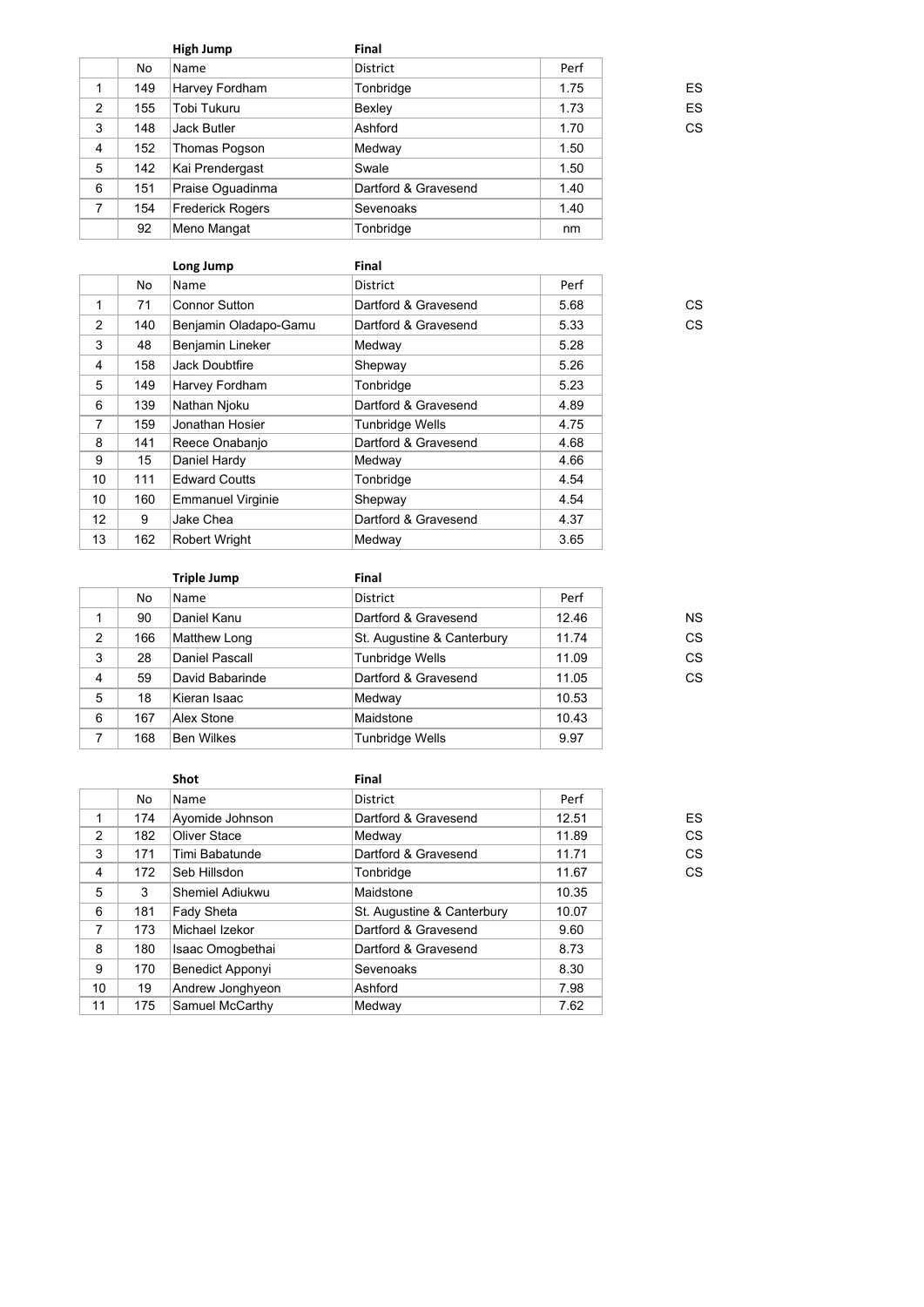|                 |     | <b>Discus</b>        | Final                |       |           |
|-----------------|-----|----------------------|----------------------|-------|-----------|
|                 | No  | Name                 | <b>District</b>      | Perf  |           |
| 1               | 174 | Ayomide Johnson      | Dartford & Gravesend | 38.02 | <b>NS</b> |
| $\overline{2}$  | 26  | Ben Nolan            | Tonbridge            | 36.38 | ES        |
| 3               | 186 | <b>Brydon Duncan</b> | West Kent            | 35.75 | ES        |
| 4               | 51  | Obinna Nwafor        | Dartford & Gravesend | 34.84 | CS        |
| 5               | 171 | Timi Babatunde       | Dartford & Gravesend | 34.32 | CS        |
| 6               | 187 | Dante McNichol       | Tonbridge            | 30.39 | CS        |
| 7               | 167 | Alex Stone           | Maidstone            | 28.62 | CS        |
| 8               | 184 | Kai Barham           | Dartford & Gravesend | 26.86 |           |
| 9               | 183 | S Anetekhai          | Bexley               | 26.70 |           |
| 10              | 173 | Michael Izekor       | Dartford & Gravesend | 26.65 |           |
| 11              | 172 | Seb Hillsdon         | Tonbridge            | 25.59 |           |
| 12 <sup>2</sup> | 40  | Myles Briscoe-Foster | Tonbridge            | 25.37 |           |
| 13              | 185 | <b>Scott Cupitt</b>  | Tonbridge            | 25.06 |           |

|   |     | <b>Hammer</b>          | Final                |       |    |
|---|-----|------------------------|----------------------|-------|----|
|   | No. | Name                   | <b>District</b>      | Perf  |    |
|   | 193 | <b>Timothy Masters</b> | Bexley               | 43.17 | ES |
| 2 | 192 | Fadi Khaled Baiza      | Dartford & Gravesend | 40.97 | ES |
| 3 | 184 | Kai Barham             | Dartford & Gravesend | 38.42 | ES |
| 4 | 191 | Owen Jorden            | Ashford              | 34.01 | CS |
| 5 | 187 | Dante McNichol         | Tonbridge            | 30.74 | CS |
| 6 | 190 | Keenan Simmons         | South East Kent      | 27.67 | CS |
| 7 | 180 | Isaac Omogbethai       | Dartford & Gravesend | 22.72 |    |

|     | Javelin               | Final                |       |    |
|-----|-----------------------|----------------------|-------|----|
| No  | Name                  | <b>District</b>      | Perf  |    |
| 60  | Nathan Brown          | Tunbridge Wells      | 39.24 | CS |
| 156 | <b>Benjamin Platt</b> | West Kent            | 38.96 | CS |
| 197 | Felix McArdle Hodge   | Tonbridge            | 37.41 | CS |
| 200 | Indiana Winter        | Tonbridge            | 36.05 | CS |
| 194 | James Cheshmedjiev    | Ashford              | 32.21 |    |
| 52  | Yemi Oluwadare        | Dartford & Gravesend | 30.84 |    |
| 31  | Jonah Radcliffe       | Tonbridge            | 30.31 |    |
| 123 | Alex Levin            | Dartford & Gravesend | 28.06 |    |
| 79  | Yekini Bakare         | Dartford & Gravesend | 25.07 |    |
| 137 | Louis Bouverie        | Tonbridge            | 23.13 |    |
| 138 | Felic Gollan          | Tonbridge            | 21.96 |    |
| 65  | Jonathan Idowu        | Dartford & Gravesend | 18.80 |    |
|     |                       |                      |       |    |

### **Junior Girls**

|                |    | 100m              | Heat 1          | w/s<br>$-4.8$ |
|----------------|----|-------------------|-----------------|---------------|
|                | No | Name              | <b>District</b> | Perf          |
|                | 3  | Faith Akinbileje  | Bexley          | 13.36         |
| $\overline{2}$ | 12 | <b>Emily Kerr</b> | West Kent       | 13.68         |
| 3              | 23 | Erin Vallance     | Tonbridge       | 14.20         |
| 4              | 11 | Grace Jakeman     | Thanet          | 14.45         |
| 5              | 8  | Mia Franklin      | Medway          | 14.61         |
| 6              | 24 | Millie Vas        | Thanet          | 14.68         |
| 7              | 9  | Amira Gidda       | Ashford         | 15.76         |
| 8              | 14 | Abi Noden         | Medway          | 15.99         |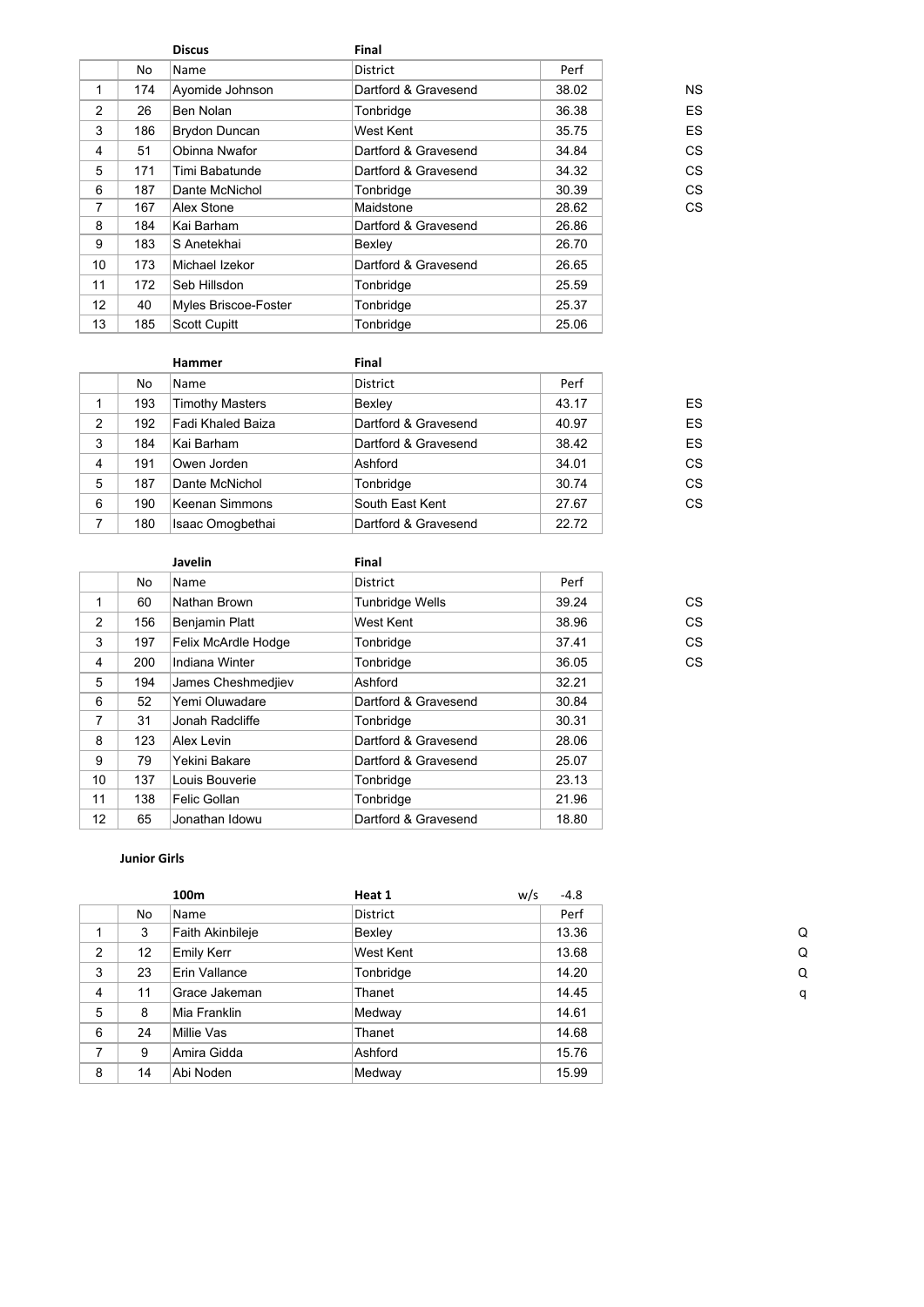|                |                | 100m                | Heat 2               | w/s | $-4.4$     |           |
|----------------|----------------|---------------------|----------------------|-----|------------|-----------|
|                | No             | Name                | District             |     | Perf       |           |
| 1              | 4              | Princess Asemota    | Medway               |     | 13.48      |           |
| $\overline{2}$ | 20             | Lucy Tallon         | Maidstone            |     | 13.79      |           |
| 3              | $\overline{7}$ | Kira Demwell        | Medway               |     | 14.45      |           |
| 4              | 19             | Chloe Salter        | Dartford & Gravesend |     | 14.56      |           |
| 5              | 22             | Chloe Tydeman       | Maidstone            |     | 14.90      |           |
| 6              | 6              | Maya Boothroyd      | Medway               |     | 14.90      |           |
| 7              | 17             | Libby Pritchard     | Thanet               |     | 14.93      |           |
| 8              | 21             | Caitlin Taylor      | Shepway              |     | 15.03      |           |
|                |                | 100m                | Final                | w/s | $-4.2$     |           |
|                | No             | Name                | District             |     | Perf       |           |
| 1              | 3              | Faith Akinbileje    | Bexley               |     | 12.89      | <b>CS</b> |
| $\overline{2}$ | 4              | Princess Asemota    | Medway               |     | 13.22      |           |
| 3              | 12             | <b>Emily Kerr</b>   | West Kent            |     | 13.53      |           |
| 4              | 20             | Lucy Tallon         | Maidstone            |     | 13.77      |           |
| 5              | 23             | Erin Vallance       | Tonbridge            |     | 13.97      |           |
| 6              | 11             | Grace Jakeman       | Thanet               |     | 14.34      |           |
| 7              | 19             | Chloe Salter        | Dartford & Gravesend |     | 14.63      |           |
| 8              | $\overline{7}$ | <b>Kira Demwell</b> | Medway               |     | <b>DNF</b> |           |

|                |                | 200 <sub>m</sub>       | Heat 1                     | w/s | $-6.1$     |           |   |
|----------------|----------------|------------------------|----------------------------|-----|------------|-----------|---|
|                | No             | Name                   | <b>District</b>            |     | Perf       |           |   |
| 1              | 40             | Libby Turbutt          | South East Kent            |     | 28.51      |           | C |
| 2              | 32             | Sophie Kerr            | West Kent                  |     | 30.11      |           | C |
| 3              | 33             | Imogen Moran           | Sevenoaks                  |     | 30.84      |           | C |
| 4              | 39             | Amira Thomas           | Medway                     |     | 31.23      |           | q |
| 5              | 8              | Mia Franklin           | Medway                     |     | 32.10      |           |   |
|                |                | 200 <sub>m</sub>       | Heat 2                     | w/s | $-6.1$     |           |   |
|                | No             | Name                   | <b>District</b>            |     | Perf       |           |   |
| 1              | 4              | Princess Asemota       | Medway                     |     | 28.93      |           | C |
| $\overline{2}$ | 30             | Kelsey Calladine-Smith | West Kent                  |     | 29.86      |           | C |
| 3              | 31             | Rebecca Hutchings      | St. Augustine & Canterbury |     | 30.36      |           | C |
| 4              | 11             | Grace Jakeman          | Thanet                     |     | 32.05      |           | q |
| 5              | 28             | Sophia Baker           | Thanet                     |     | 32.93      |           |   |
| 6              | 34             | <b>Ellie Parks</b>     | Maidstone                  |     | 35.03      |           |   |
|                |                | 200 <sub>m</sub>       | Final                      | w/s | $-4.0$     |           |   |
|                | <b>No</b>      | Name                   | <b>District</b>            |     | Perf       |           |   |
| 1              | 40             | Libby Turbutt          | South East Kent            |     | 26.92      | <b>CS</b> |   |
| 2              | $\overline{4}$ | Princess Asemota       | Medway                     |     | 27.74      |           |   |
| 3              | 32             | Sophie Kerr            | West Kent                  |     | 28.66      |           |   |
| 4              | 30             | Kelsey Calladine-Smith | West Kent                  |     | 28.80      |           |   |
| 5              | 11             | Grace Jakeman          | Thanet                     |     | 29.77      |           |   |
| 6              | 31             | Rebecca Hutchings      | St. Augustine & Canterbury |     | 29.87      |           |   |
| $\overline{7}$ | 39             | Amira Thomas           | Medway                     |     | 30.02      |           |   |
|                | 33             | Imogen Moran           | Sevenoaks                  |     | <b>DNS</b> |           |   |

|                |    | 300m                | Final           |       |
|----------------|----|---------------------|-----------------|-------|
|                | No | <b>Name</b>         | <b>District</b> | Perf  |
|                | 45 | Maisie Riddell      | South East Kent | 44.74 |
| $\mathfrak{p}$ | 43 | Keira Hulks         | Thanet          | 45.54 |
| 3              | 46 | Nadia Sadler-Reeves | Ashford         | 46.35 |
| 4              | 47 | Elspeth Watson      | Sevenoaks       | 46.62 |
| 5              | 44 | Devina Raykova      | Ashford         | 48.22 |
| 6              | 42 | Grace Dixon         | Shepway         | 50.43 |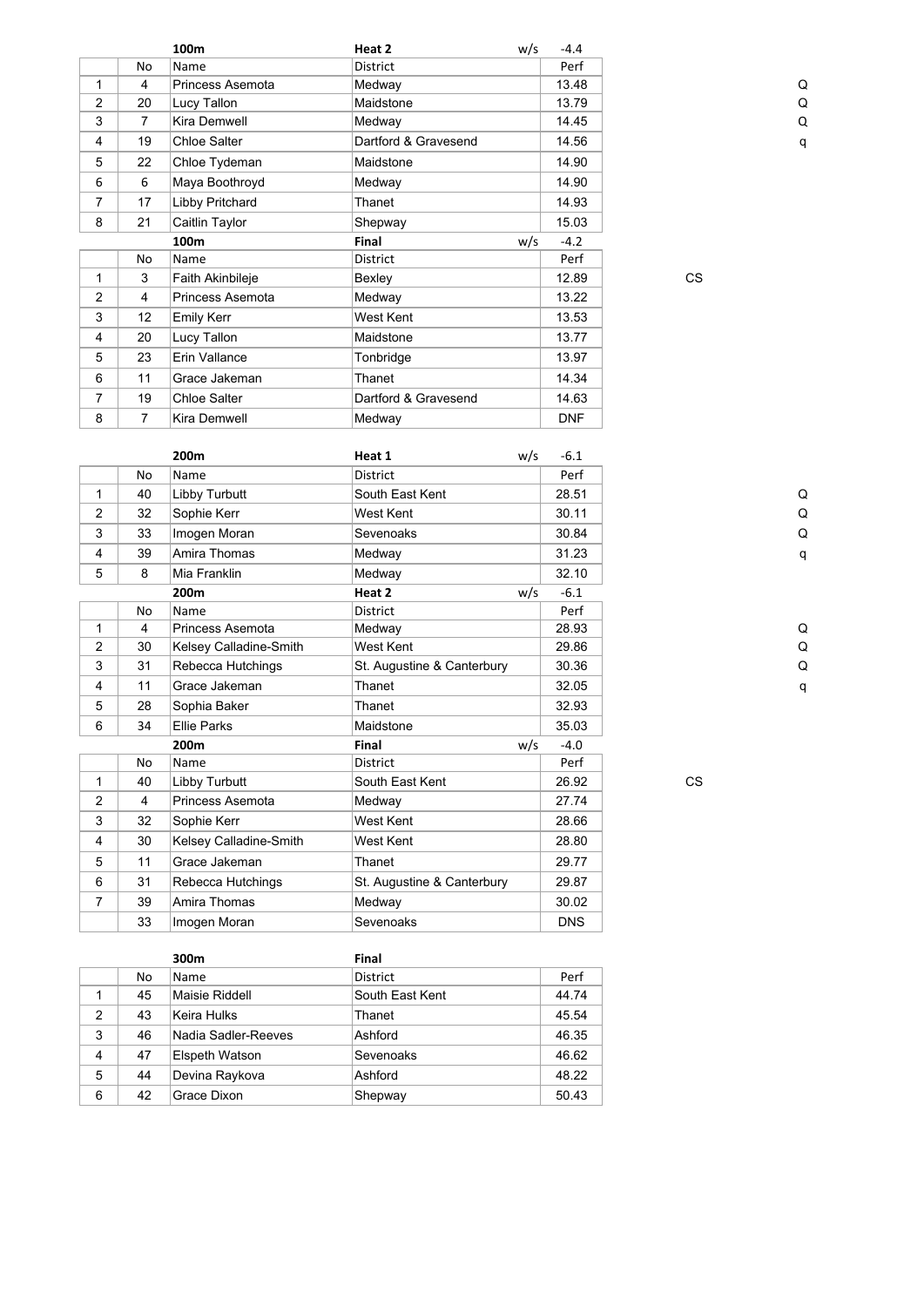|                |           | 800m                     | Heat 1                     |            |           |   |
|----------------|-----------|--------------------------|----------------------------|------------|-----------|---|
|                | <b>No</b> | Name                     | <b>District</b>            | Perf       |           |   |
| $\mathbf{1}$   | 62        | Amarisa Sibley           | West Kent                  | 2:28.63    |           | C |
| $\overline{2}$ | 58        | Faith Mpassy             | Bexley                     | 2:31.20    |           | C |
| 3              | 50        | Josephine Bassett        | Medway                     | 2:32.46    |           | Q |
| 4              | 67        | Olivia Wauters           | West Kent                  | 2:36.82    |           | q |
| 5              | 65        | <b>Isobel Tyler</b>      | Thanet                     | 2:53.76    |           |   |
| 6              | 49        | Gabriela Austin          | Thanet                     | 3:08.82    |           |   |
|                |           | 800m                     | Heat 2                     |            |           |   |
|                | No        | Name                     | <b>District</b>            | Perf       |           |   |
| $\mathbf{1}$   | 53        | Chiani-Rae Garland       | West Kent                  | 2:36.45    |           | C |
| $\overline{2}$ | 64        | Jennifer Swandale        | St. Augustine & Canterbury | 2:36.61    |           | C |
| 3              | 57        | Cameron Kelly-Gordon     | Bexley                     | 2:37.18    |           | Q |
| 4              | 51        | Mia Colyer               | Medway                     | 2:37.94    |           | q |
| 5              | 191       | <b>Lily Crossley</b>     | Maidstone                  | 2:50.33    |           |   |
| 6              | 48        | Alejandra Alonson-Llanos | Medway                     | 2:59.12    |           |   |
| $\overline{7}$ | 63        | Lailah Slingsbury        | Maidstone                  | 3:05.72    |           |   |
| 8              | 55        | Aimee Holdstock          | Tonbridge                  | 3:06.00    |           |   |
|                |           | 800m                     | Final                      |            |           |   |
|                | <b>No</b> | Name                     | District                   | Perf       |           |   |
| $\mathbf{1}$   | 62        | Amarisa Sibley           | West Kent                  | 2:20.98    | <b>CS</b> |   |
| $\overline{2}$ | 53        | Chiani-Rae Garland       | West Kent                  | 2:24.32    | <b>CS</b> |   |
| 3              | 57        | Cameron Kelly-Gordon     | Bexley                     | 2:25.38    | <b>CS</b> |   |
| 4              | 64        | Jennifer Swandale        | St. Augustine & Canterbury | 2:26.35    |           |   |
| 5              | 58        | Faith Mpassy             | Bexley                     | 2:28.47    |           |   |
| 6              | 50        | Josephine Bassett        | Medway                     | 2:31.79    |           |   |
| $\overline{7}$ | 67        | Olivia Wauters           | West Kent                  | 2:32.75    |           |   |
|                | 51        | Mia Colyer               | Medway                     | <b>DNS</b> |           |   |
|                |           |                          |                            |            |           |   |

|                   |    | 1500m                  | Final                      |         |    |
|-------------------|----|------------------------|----------------------------|---------|----|
|                   | No | Name                   | District                   | Perf    |    |
| 1                 | 70 | Amy-Jayne Goodhand     | South East Kent            | 4:57.15 | CS |
| 2                 | 78 | Anna Palmer            | Maidstone                  | 4:57.31 | CS |
| 3                 | 74 | Lily Meers             | West Kent                  | 4:57.34 | CS |
| 4                 | 68 | Hannah Clark           | West Kent                  | 4:57.73 | CS |
| 5                 | 81 | Teigan Sullivan        | St. Augustine & Canterbury | 5:15.33 |    |
| 6                 | 80 | Sophie Slack           | Sevenoaks                  | 5:18.76 |    |
| $\overline{7}$    | 79 | Abigail Royden         | Medway                     | 5:31.25 |    |
| 8                 | 77 | Sarah Mitchell         | Medway                     | 5:38.18 |    |
| 9                 | 69 | Carys Firth            | West Kent                  | 5:44.73 |    |
| 10                | 73 | Ella McIntyre          | Maidstone                  | 5:47.33 |    |
| 11                | 85 | Annabel Young          | Maidstone                  | 5:54.98 |    |
| $12 \overline{ }$ | 75 | Eliza Mills            | St. Augustine & Canterbury | 5:55.11 |    |
| 13                | 71 | <b>Beatrice Heslop</b> | Tonbridge                  | 5:56.63 |    |

|   |     | <b>3000m Walk</b>    | Final           |          |
|---|-----|----------------------|-----------------|----------|
|   | No  | <b>Name</b>          | <b>District</b> | Perf     |
|   | 80  | Katie Stringer       |                 | 16:50.94 |
| 2 | 79  | Abigail Smith        |                 | 17:19.77 |
| 3 | 81  | Charlotte Wallis (G) |                 | 18:26.84 |
|   | 197 | Hannah Atkinson (G)  |                 | 18:40.54 |

|   |    | 75m Hurdles         | Heat 1                 | w/s | $-0.2$ |    |   |
|---|----|---------------------|------------------------|-----|--------|----|---|
|   | No | Name                | District               |     | Perf   |    |   |
|   | 99 | Jessie Sargeant     | Bexley                 |     | 12.47  | CS | C |
| 2 | 97 | Naomi Parrott       | Ashford                |     | 12.98  |    | C |
| 3 | 19 | <b>Chloe Salter</b> | Dartford & Gravesend   |     | 13.09  |    | O |
| 4 | 94 | Asha Lacey          | Ashford                |     | 13.17  |    | q |
| 5 | 89 | Jessica Daly        | <b>Tunbridge Wells</b> |     | 13.19  |    |   |
| 6 | 88 | Megan Currier       | Medway                 |     | 14.11  |    |   |
| 7 | 9  | Amira Gidda         | Ashford                |     | 17.38  |    |   |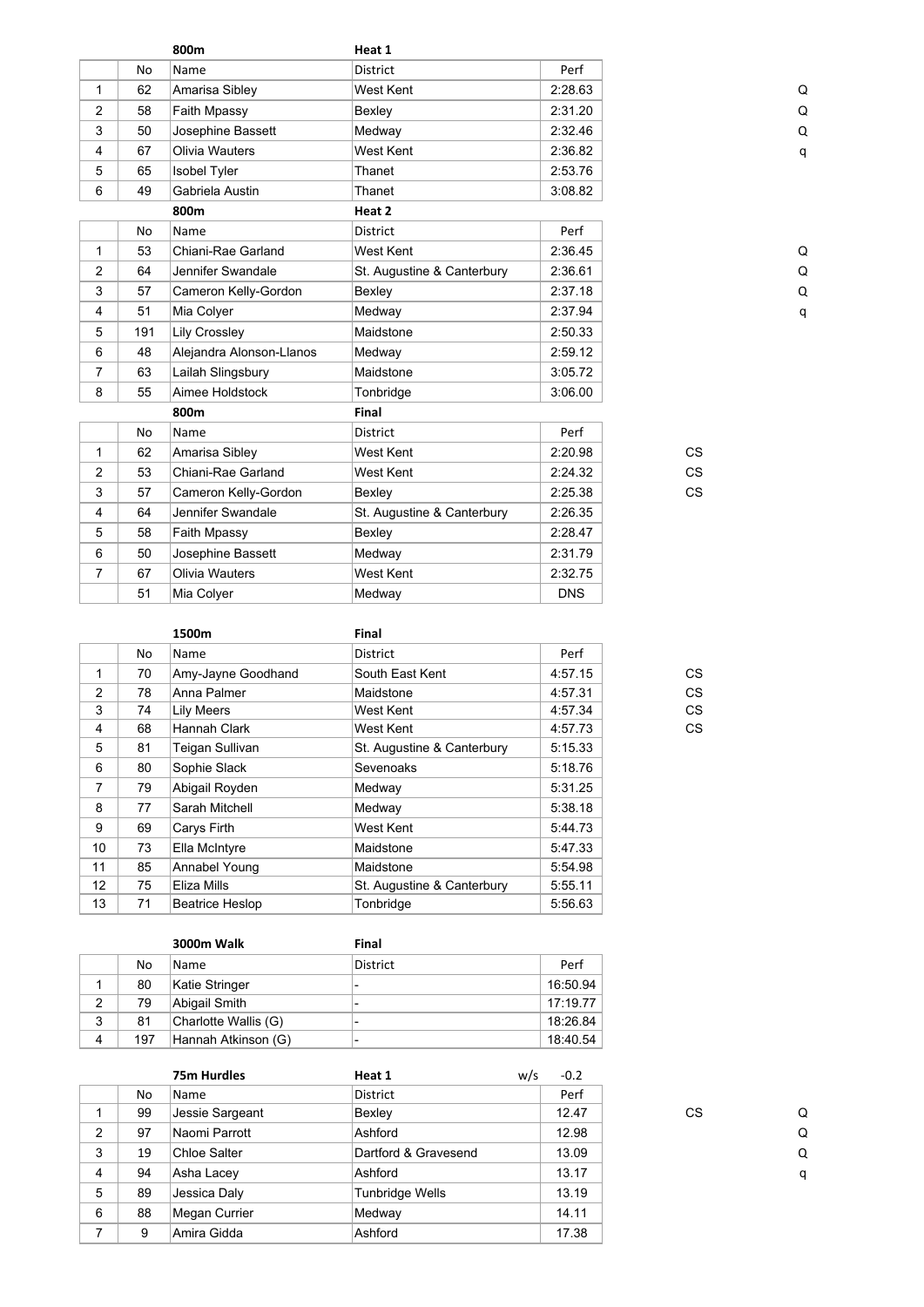|                |     | 75m Hurdles           | Heat 2               | w/s | $-1.3$     |           |   |
|----------------|-----|-----------------------|----------------------|-----|------------|-----------|---|
|                | No  | Name                  | District             |     | Perf       |           |   |
| 1              | 87  | Georgia Baker         | Sevenoaks            |     | 12.50      | <b>CS</b> | C |
| $\overline{2}$ | 95  | Catrina MacArthur     | Shepway              |     | 12.69      |           | C |
| 3              | 100 | Abigail Smith         | West Kent            |     | 12.74      |           | Q |
| $\overline{4}$ | 86  | Emily Algeo           | West Kent            |     | 13.08      |           | q |
| 5              | 98  | Jessica Penny         | Tunbridge Wells      |     | 13.80      |           |   |
| 6              | 101 | Ruby Towler           | Medway               |     | 16.36      |           |   |
| $\overline{7}$ | 91  | Ciara Harrop          | Medway               |     | 16.82      |           |   |
|                | 96  | <b>Mabel Naisbitt</b> | Thanet               |     | <b>DNF</b> |           |   |
|                |     | 75m Hurdles           | Final                | w/s | $-3.6$     |           |   |
|                | No  | Name                  | District             |     | Perf       |           |   |
| 1              | 87  | Georgia Baker         | Sevenoaks            |     | 12.33      | <b>CS</b> |   |
| $\overline{2}$ | 99  | Jessie Sargeant       | Bexley               |     | 12.57      |           |   |
| 3              | 100 | Abigail Smith         | West Kent            |     | 13.10      |           |   |
| 4              | 86  | Emily Algeo           | West Kent            |     | 13.16      |           |   |
| 5              | 94  | Asha Lacey            | Ashford              |     | 13.37      |           |   |
| 6              | 97  | Naomi Parrott         | Ashford              |     | 13.45      |           |   |
| $\overline{7}$ | 95  | Catrina MacArthur     | Shepway              |     | 13.52      |           |   |
| 8              | 19  | <b>Chloe Salter</b>   | Dartford & Gravesend |     | 13.59      |           |   |

|   |     | High Jump            | Final                      |      |           |
|---|-----|----------------------|----------------------------|------|-----------|
|   | No  | Name                 | <b>District</b>            | Perf |           |
|   | 106 | <b>Kacey Walters</b> | West Kent                  | 1.68 | <b>NS</b> |
| 2 | 103 | Saskia Lean          | Tonbridge                  | 1.55 | CS        |
| 3 | 102 | Olivia Griffin       | St. Augustine & Canterbury | 1.45 | СS        |
|   | 14  | Abi Noden            | Medway                     | nm   |           |
|   | 6   | Maya Boothroyd       | Medway                     | nm   |           |

|    |     | Long Jump              | Final                  |      |    |
|----|-----|------------------------|------------------------|------|----|
|    | No  | Name                   | <b>District</b>        | Perf |    |
| 1  | 40  | Libby Turbutt          | South East Kent        | 5.10 | CS |
| 2  | 87  | Georgia Baker          | Sevenoaks              | 5.06 | CS |
| 3  | 32  | Sophie Kerr            | West Kent              | 4.87 | CS |
| 4  | 58  | <b>Faith Mpassy</b>    | Bexley                 | 4.74 | CS |
| 5  | 98  | Jessica Penny          | <b>Tunbridge Wells</b> | 4.46 |    |
| 6  | 20  | Lucy Tallon            | Maidstone              | 4.20 |    |
| 7  | 39  | Amira Thomas           | Medway                 | 4.14 |    |
| 8  | 88  | <b>Megan Currier</b>   | Medway                 | 4.01 |    |
| 9  | 109 | Amy Eitautaite-Clayson | Swale                  | 3.70 |    |
| 10 | 21  | Caitlin Taylor         | Shepway                | 3.69 |    |
| 11 | 110 | Johanna Richards       | Medway                 | 3.65 |    |

|                |     | Shot             | Final                  |       |           |
|----------------|-----|------------------|------------------------|-------|-----------|
|                | No  | Name             | <b>District</b>        | Perf  |           |
|                |     | Cleo Agyepong    | West Kent              | 13.04 | <b>NS</b> |
| $\overline{2}$ | 115 | Caitlin Ebbage   | Tonbridge              | 10.41 | CS        |
| 3              | 118 | Amelia Williams  | Swale                  | 9.43  | CS        |
| 4              | 24  | Millie Vas       | Thanet                 | 8.90  |           |
| 5              | 117 | Shantasia Morris | West Kent              | 8.68  |           |
| 6              | 113 | Georgina Andrew  | <b>Tunbridge Wells</b> | 8.65  |           |
|                | 111 | Vanessa Adenowo  | Swale                  | 8.09  |           |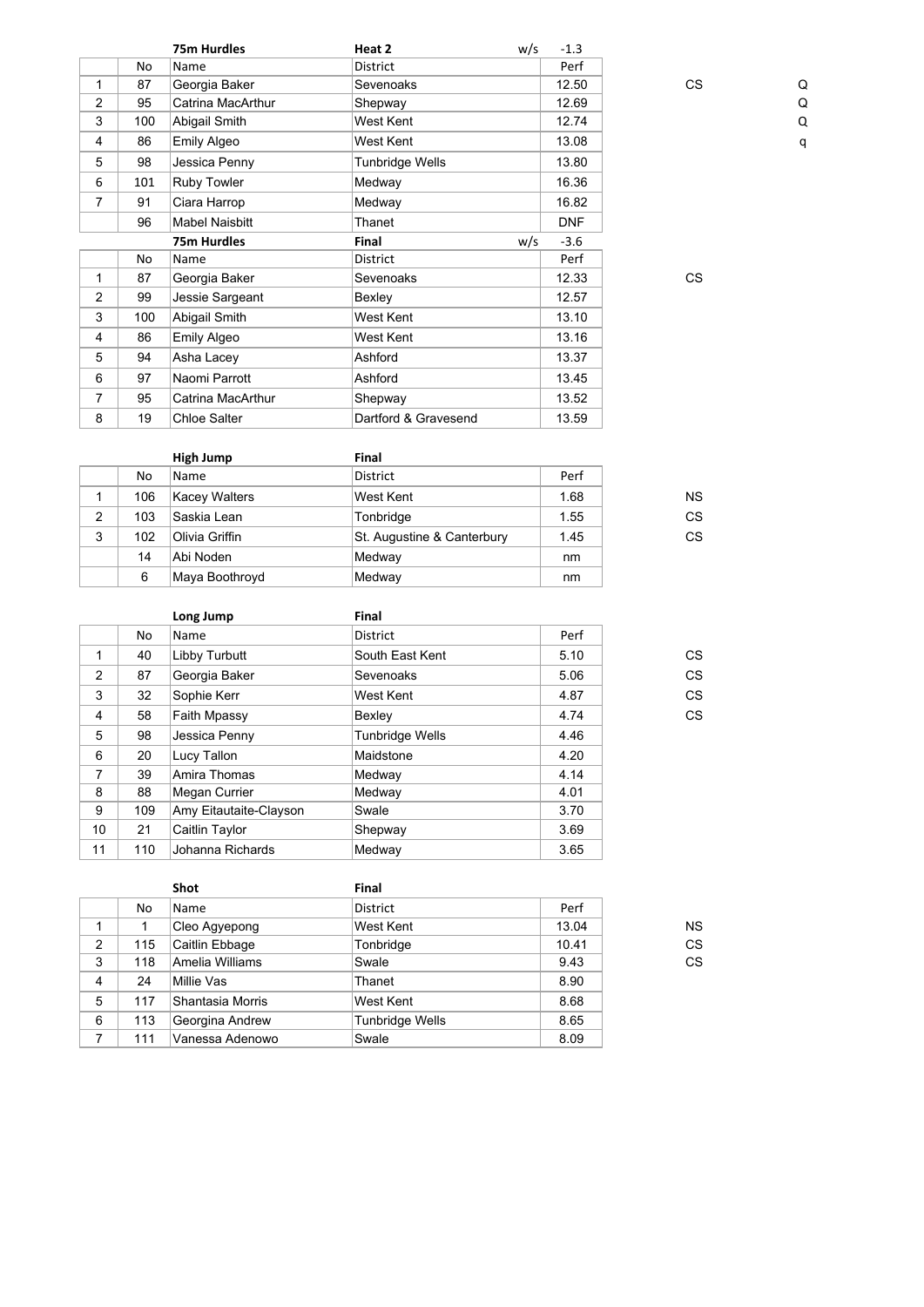|   |     | <b>Discus</b>         | Final                  |       |    |
|---|-----|-----------------------|------------------------|-------|----|
|   | No  | Name                  | District               | Perf  |    |
| 1 | 115 | Caitlin Ebbage        | Tonbridge              | 27.90 | ES |
| 2 | 124 | Gypsy Nash            | Medway                 | 27.73 | ES |
| 3 | 47  | Elspeth Watson        | Sevenoaks              | 22.07 | CS |
| 4 | 121 | Maya Fernandes        | West Kent              | 21.12 |    |
| 5 | 123 | Ottilie McArdle Hodge | <b>Tunbridge Wells</b> | 20.85 |    |
| 6 | 120 | Elliyah Burke         | Shepway                | 19.39 |    |
| 7 | 42  | Grace Dixon           | Shepway                | 14.81 |    |
| 8 | 122 | Keeva Fredericks      | Thanet                 | 14.47 |    |

|   |     | Hammer                | Final                  |       |           |            |
|---|-----|-----------------------|------------------------|-------|-----------|------------|
|   | No  | Name                  | <b>District</b>        | Perf  |           |            |
|   | 124 | Gypsy Nash            | Medway                 | 50.02 | <b>NS</b> | <b>CBP</b> |
| 2 | 125 | Phoebe Broadhead      | <b>West Kent</b>       | 31.93 | CS.       |            |
| 3 | 118 | ∣Amelia Williams      | Swale                  | 31.78 | CS.       |            |
| 4 | 35  | Jemima Partner        | Medway                 | 21.48 |           |            |
| 5 | 122 | Keeva Fredericks      | Thanet                 | 20.03 |           |            |
| 6 | 123 | Ottilie McArdle Hodge | <b>Tunbridge Wells</b> | 19.24 |           |            |

|                |     | <b>Javelin</b>        | Final           |       |    |
|----------------|-----|-----------------------|-----------------|-------|----|
|                | No  | Name                  | <b>District</b> | Perf  |    |
|                | 108 | Lucinda White         | Sevenoaks       | 34.02 | ES |
| $\overline{2}$ | 99  | Jessie Sargeant       | Bexley          | 31.36 | CS |
| 3              | 133 | Katie Marsh           | West Kent       | 28.82 | CS |
| $\overline{4}$ | 134 | Beatrice Odesanya     | Bexley          | 25.54 |    |
| 5              | 131 | Ava laquaniello       | Maidstone       | 21.51 |    |
| 6              | 96  | <b>Mabel Naisbitt</b> | Thanet          | 21.24 |    |
| 7              | 79  | Abigail Royden        | Medway          | 17.60 |    |

# **Year 7 Boys**

|                |                 | 100m                 | <b>Final - Time Trial</b> |       | w/s    |                |
|----------------|-----------------|----------------------|---------------------------|-------|--------|----------------|
|                | No              | Name                 | <b>District</b>           | Perf  |        |                |
| $\mathbf{1}$   | 25              | Joe Stone            | Maidstone                 | 13.73 | $-5.3$ | R <sub>1</sub> |
| 2              | $\mathbf{1}$    | Debare Alade         | Dartford & Gravesend      | 13.79 | $-3.8$ | R <sub>2</sub> |
| 3              | 19              | Titobi Olukemi       | Dartford & Gravesend      | 14.03 | $-6.3$ | R3             |
| 4              | 22              | <b>Jason Searles</b> | Thanet                    | 14.05 | $-6.3$ | R3             |
| 5              | 23              | Daniel Shoyaye       | Medway                    | 14.67 | $-5.3$ | R <sub>1</sub> |
| 6              | $\overline{7}$  | Thomas Daly          | <b>Tunbridge Wells</b>    | 14.69 | $-3.8$ | R <sub>2</sub> |
| $\overline{7}$ | 8               | Zac Dixon            | Tonbridge                 | 14.96 | $-5.3$ | R <sub>1</sub> |
| 8              | 11              | Ioannis Gayle        | Swale                     | 15.04 | $-6.3$ | R3             |
| 9              | 5               | <b>Ty Cooper</b>     | Bexley                    | 15.10 | $-3.8$ | R <sub>2</sub> |
| 10             | 16              | Alfie Metcalfe       | Tonbridge                 | 15.18 | $-5.3$ | R <sub>1</sub> |
| 11             | 10 <sup>°</sup> | Sam Fajuyigibe       | Dartford & Gravesend      | 15.21 | $-3.8$ | R <sub>2</sub> |
| 12             | 13              | Cameron Isaac        | Medway                    | 15.34 | $-5.3$ | R <sub>1</sub> |
| 13             | 26              | <b>Justin Tabi</b>   | Dartford & Gravesend      | 15.35 | $-6.3$ | R3             |
| 14             | 30              | Cheyne West          | Medway                    | 15.42 | $-3.8$ | R <sub>2</sub> |
| 15             | $\overline{4}$  | <b>Stanley Cook</b>  | Medway                    | 15.49 | $-5.3$ | R <sub>1</sub> |
| 16             | 18              | Leon Nelson-Martin   | West Kent                 | 15.62 | $-6.3$ | R3             |
| 17             | $\overline{2}$  | Kai Boakes           | Maidstone                 | 15.80 | $-3.8$ | R <sub>2</sub> |
| 18             | 6               | <b>Alex Coutts</b>   | Tonbridge                 | 15.90 | $-5.3$ | R <sub>1</sub> |
| 19             | 20              | Jireh Olutunfese     | Maidstone                 | 16.56 | $-6.3$ | R3             |
| 20             | 12              | Sam Gibbons          | Maidstone                 | 16.69 | $-6.3$ | R3             |
| 21             | 14              | William Jury         | Swale                     | 22.16 | $-3.8$ | R <sub>2</sub> |
| 22             | 9               | Nathan Eke           | Swale                     | 22.65 | $-3.8$ | R <sub>2</sub> |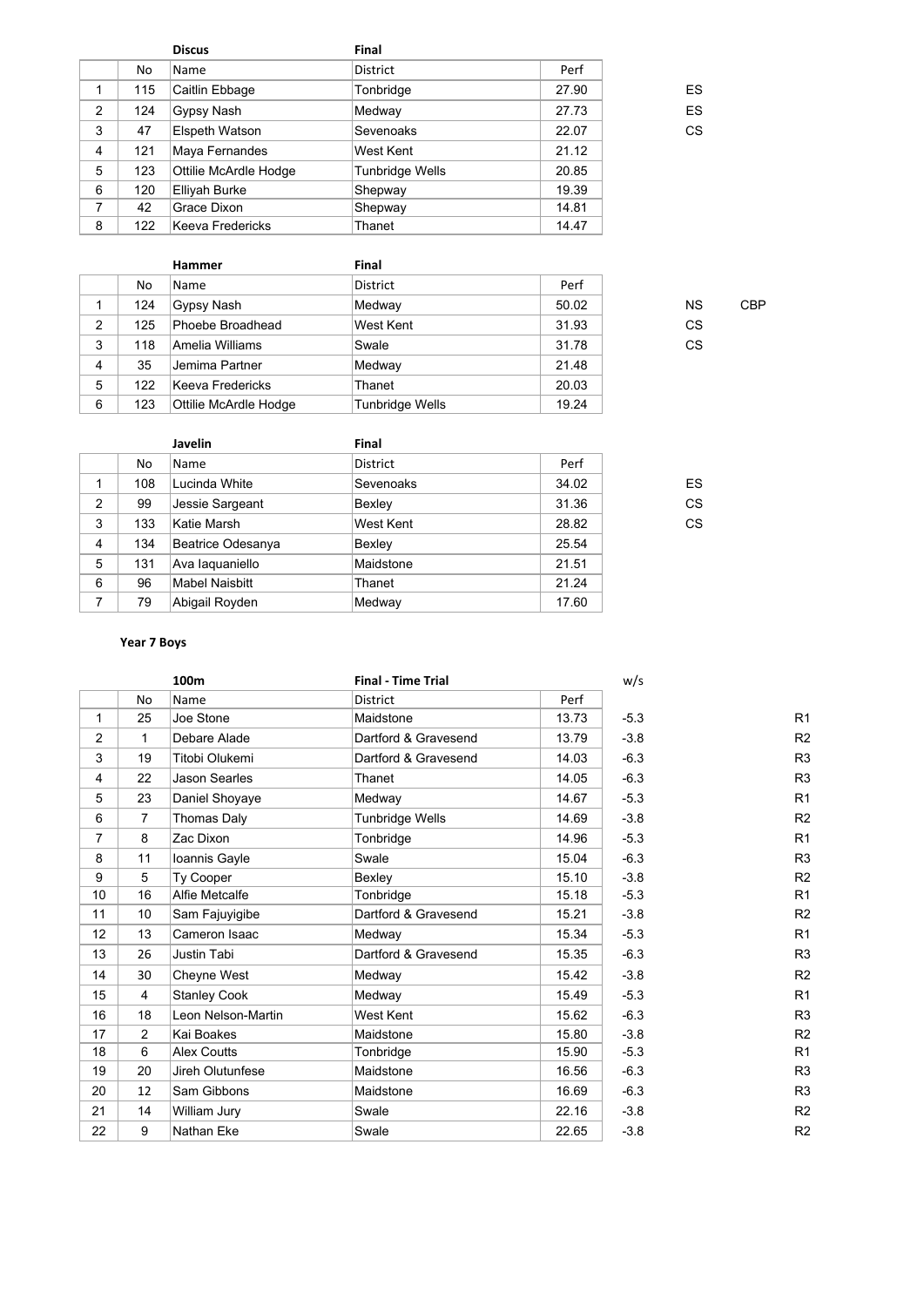|                |                | 800m                   | <b>Final - Time Trial</b> |            |
|----------------|----------------|------------------------|---------------------------|------------|
|                | N <sub>o</sub> | Name                   | <b>District</b>           | Perf       |
| 1              | 46             | Albert Kreuzberg       | Tonbridge                 | 2:20.85    |
| $\overline{2}$ | 37             | Alex Dack              | South East Kent           | 2:29.77    |
| 3              | 52             | <b>Ethan Rowlands</b>  | Medway                    | 2:33.38    |
| 4              | 47             | <b>Riley Maisey</b>    | Thanet                    | 2:34.33    |
| 5              | 41             | Oliver Harding         | South East Kent           | 2:35.16    |
| 6              | 45             | Lewis Jessup           | Sevenoaks                 | 2:36.56    |
| $\overline{7}$ | 51             | Louis Northover        | Sevenoaks                 | 2:37.79    |
| 8              | 48             | <b>Timothy McLain</b>  | Sevenoaks                 | 2:38.06    |
| 9              | 39             | <b>Harrison Fraser</b> | Tonbridge                 | 2:38.67    |
| 10             | 33             | Thomas Beghein         | Tonbridge                 | 2:40.53    |
| 11             | 34             | Jasper Brooks          | West Kent                 | 2:42.62    |
| 12             | 31             | TJ Alao-Adejumo        | Maidstone                 | 2:44.58    |
| 13             | 53             | Franklin Shepherd      | Thanet                    | 2:44.59    |
| 14             | 49             | Ewan Munday            | Sevenoaks                 | 2:46.54    |
| 15             | 40             | Luke Gibson            | Swale                     | 2:47.84    |
| 16             | 54             | Perazim Sofela         | Dartford & Gravesend      | 2:49.06    |
| 17             | 32             | Ethan Bamigbade        | Dartford & Gravesend      | 2:49.40    |
| 18             | 59             | <b>Felix Wright</b>    | <b>Tunbridge Wells</b>    | 2:49.74    |
| 19             | 36             | <b>Oliver Clements</b> | Tonbridge                 | 2:55.45    |
| 20             | 57             | <b>Finn Wilmans</b>    | Thanet                    | 2:57.97    |
| 21             | 55             | Dylan Taylor           | Maidstone                 | 2:58.97    |
|                | 43             | Joseph Hickey          | <b>Tunbridge Wells</b>    | <b>DNF</b> |

|   |    | High Jump            | Final                      |      |
|---|----|----------------------|----------------------------|------|
|   | No | <b>Name</b>          | District                   | Perf |
|   | 65 | Ellis Spedding       | St. Augustine & Canterbury | 1.59 |
| 2 | 60 | Jimi Adesanya        | Dartford & Gravesend       | 1.56 |
| 3 | 63 | Tom Hobbs            | Tonbridge                  | 1.45 |
| 4 | 66 | Eferoghene Sylvester | Medway                     | 1.40 |
| 5 | 62 | George Gilbert       | Tunbridge Wells            | 1.35 |
|   | 64 | Andrew Nikoro        | Dartford & Gravesend       | nm   |

|                |    | Long Jump           | Final                  |      |
|----------------|----|---------------------|------------------------|------|
|                | No | Name                | <b>District</b>        | Perf |
|                | 25 | Joe Stone           | Maidstone              | 4.83 |
| 2              | 26 | <b>Justin Tabi</b>  | Dartford & Gravesend   | 4.65 |
| 3              | 10 | Sam Fajuyigibe      | Dartford & Gravesend   | 4.45 |
| $\overline{4}$ | 14 | <b>William Jury</b> | Swale                  | 4.31 |
| 5              | 4  | <b>Stanley Cook</b> | Medway                 | 3.93 |
| 6              | 6  | Alex Coutts         | Tonbridge              | 3.92 |
| 7              | 70 | Ollie Paler         | <b>Tunbridge Wells</b> | 3.50 |

|   |    | Shot                   | Final                |       |
|---|----|------------------------|----------------------|-------|
|   | No | <b>Name</b>            | <b>District</b>      | Perf  |
|   |    | Debare Alade           | Dartford & Gravesend | 10.33 |
| 2 | 72 | <b>Olamide Adebiyi</b> | Dartford & Gravesend | 8.78  |
| 3 | 19 | Titobi Olukemi         | Dartford & Gravesend | 8.77  |
| 4 | 16 | Alfie Metcalfe         | Tonbridge            | 8.53  |
| 5 | 73 | Kai-Zhe Cheng          | Tonbridge            | 7.45  |
| 6 | 36 | <b>Oliver Clements</b> | Tonbridge            | 7.16  |
|   | 13 | Cameron Isaac          | Medway               | nm    |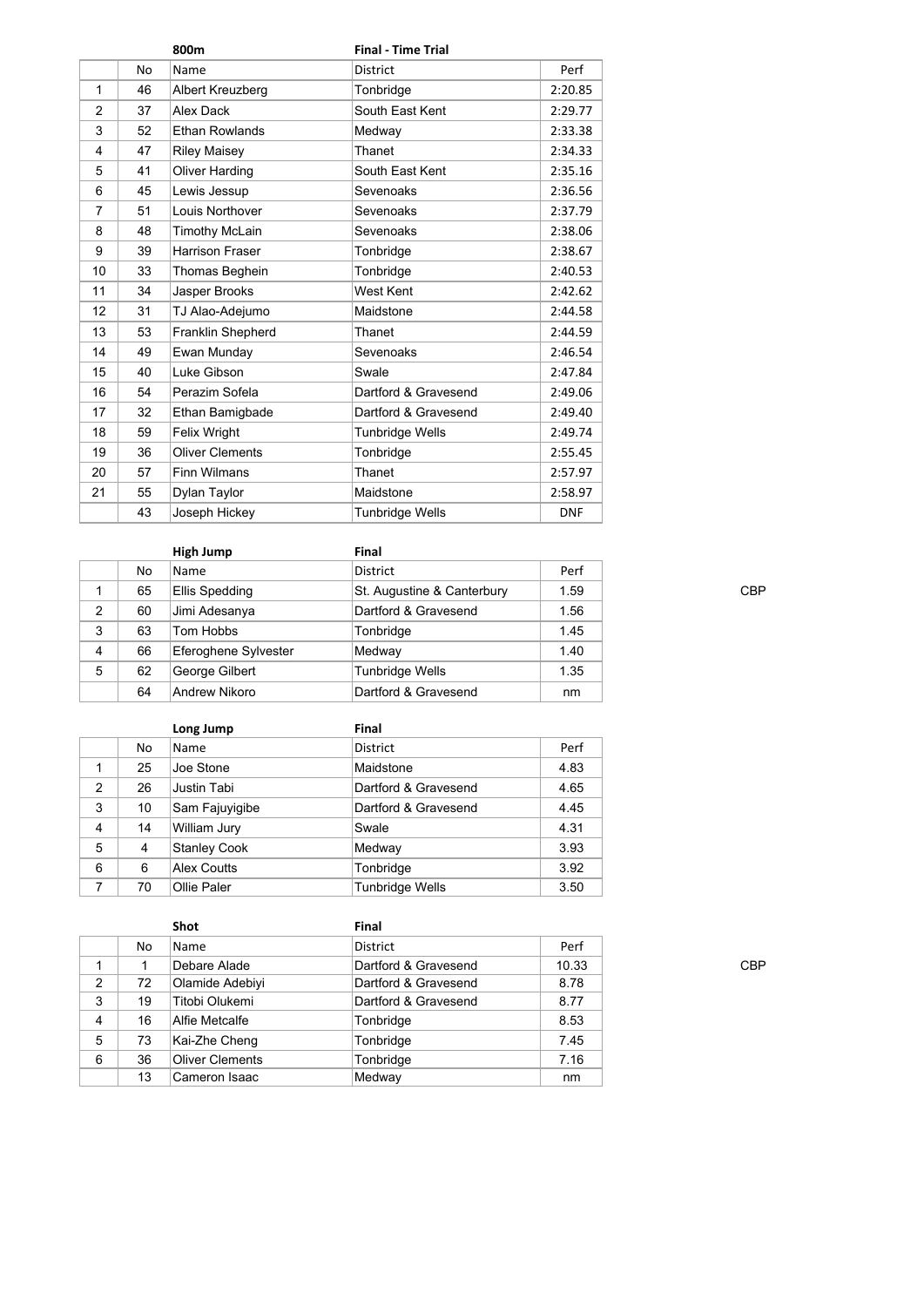|                         |    | Javelin               | Final                  |       |
|-------------------------|----|-----------------------|------------------------|-------|
|                         | No | Name                  | <b>District</b>        | Perf  |
| 1                       | 46 | Albert Kreuzberg      | Tonbridge              | 33.90 |
| $\mathcal{P}$           | 41 | <b>Oliver Harding</b> | South East Kent        | 32.53 |
| 3                       | 79 | Max Kennedy           | West Kent              | 30.57 |
| $\overline{\mathbf{4}}$ | 76 | Josh Baker            | Dartford & Gravesend   | 30.53 |
| 5                       | 75 | Pelumi Akande         | Dartford & Gravesend   | 27.28 |
| 6                       | 7  | Thomas Daly           | <b>Tunbridge Wells</b> | 26.22 |
| 7                       | 69 | Harry Nix             | Tonbridge              | 26.20 |
| 8                       | 78 | <b>Thomas Edwards</b> | Tonbridge              | 23.55 |
| 9                       | 77 | Jamie Berkman         | Swale                  | 21.84 |

# **Year 7 Girls**

| 100 <sub>m</sub> |    |                       | <b>Final - Time Trial</b>  |       | w/s    |                |
|------------------|----|-----------------------|----------------------------|-------|--------|----------------|
|                  | No | Name                  | <b>District</b>            | Perf  |        |                |
|                  | 11 | Darcie Maple          | St. Augustine & Canterbury | 14.57 | $-2.8$ | R <sub>1</sub> |
| $\overline{2}$   | 13 | <b>Harriet Medlen</b> | Sevenoaks                  | 14.73 | $-2.8$ | R <sub>1</sub> |
| 3                | 6  | <b>Totchi Davids</b>  | Dartford & Gravesend       | 14.80 | $-7.2$ | R <sub>2</sub> |
| 4                | 5  | Evie Cameron          | Medway                     | 14.87 | $-7.2$ | R <sub>2</sub> |
| 5                | 14 | <b>Emily Moyle</b>    | Maidstone                  | 14.94 | $-7.2$ | R <sub>2</sub> |
| 6                | 12 | Kiera Marks           | St. Augustine & Canterbury | 14.97 | $-2.8$ | R <sub>1</sub> |
| $\overline{7}$   | 3  | Sokipreye Appolos     | Medway                     | 15.60 | $-7.2$ | R <sub>2</sub> |
| 8                | 7  | Matilda Grimes        | Sevenoaks                  | 15.62 | $-2.8$ | R <sub>1</sub> |
| 9                | 4  | <b>Violet Bing</b>    | Swale                      | 16.49 | $-7.2$ | R <sub>2</sub> |
| 10               | 19 | Sophie Schweizer      | Ashford                    | 16.57 | $-7.2$ | R <sub>2</sub> |
| 11               | 18 | Katie Schweizer       | Ashford                    | 16.73 | $-7.2$ | R <sub>2</sub> |

|                |    | 800m                | <b>Final - Time Trial</b> |         |                |
|----------------|----|---------------------|---------------------------|---------|----------------|
|                | No | Name                | <b>District</b>           | Perf    |                |
| 1              | 40 | Lily Slack          | Sevenoaks                 | 2:31.39 | R <sub>2</sub> |
| $\overline{2}$ | 39 | Macey Sawyer        | Medway                    | 2:35.97 | R <sub>2</sub> |
| 3              | 37 | Tallulah Ndikanwu   | West Kent                 | 2:38.67 | R <sub>2</sub> |
| 4              | 25 | Amber Croll         | Sevenoaks                 | 2:41.65 | R <sub>2</sub> |
| 5              | 22 | Natalia Austin      | Thanet                    | 2:42.38 | R <sub>1</sub> |
| 6              | 26 | <b>Millie Dack</b>  | South East Kent           | 2:43.09 | R <sub>1</sub> |
| 7              | 23 | Neve Bachelor       | Tonbridge                 | 2:43.58 | R <sub>2</sub> |
| 8              | 38 | <b>Ferne Peirce</b> | South East Kent           | 2:46.65 | R <sub>1</sub> |
| 9              | 33 | Elenna Maduwaba     | Sevenoaks                 | 2:49.11 | R <sub>2</sub> |
| 10             | 27 | <b>Emily Geake</b>  | Tonbridge                 | 2:49.24 | R <sub>2</sub> |
| 11             | 28 | <b>Hettie Hall</b>  | Tonbridge                 | 2:49.45 | R <sub>1</sub> |
| 12             | 34 | Ruby Masson         | Tonbridge                 | 2:50.47 | R <sub>2</sub> |
| 13             | 31 | Lexie Johnson       | Dartford & Gravesend      | 2:53.01 | R <sub>1</sub> |
| 14             | 36 | Scarlett McPherson  | Tunbridge Wells           | 2:56.39 | R <sub>1</sub> |
| 15             | 42 | Evie Webb           | Medway                    | 3:07.21 | R <sub>1</sub> |
|                |    |                     |                           |         |                |

|                |     | High Jump              | Final     |      |
|----------------|-----|------------------------|-----------|------|
|                | No  | Name                   | District  | Perf |
| 1              | 47  | Poppy Rowland-Hill     | Thanet    | 1.40 |
| $\overline{2}$ | 44  | Isabella Eden-Thelwell | Medway    | 1.30 |
| 2              | 23  | Neve Bachelor          | Tonbridge | 1.30 |
| $\overline{2}$ | 4   | <b>Violet Bing</b>     | Swale     | 1.30 |
| 5              | 48  | Erika Skomarokova      | Medway    | 1.25 |
| 6              | 192 | Nia Thomas             | Medway    | 1.25 |
| 7              | 19  | Sophie Schweizer       | Ashford   | 1.25 |
|                | 45  | Hannah Kruger          | Tonbridge | nm   |
|                | 46  | <b>Florence Miller</b> | Medway    | nm   |